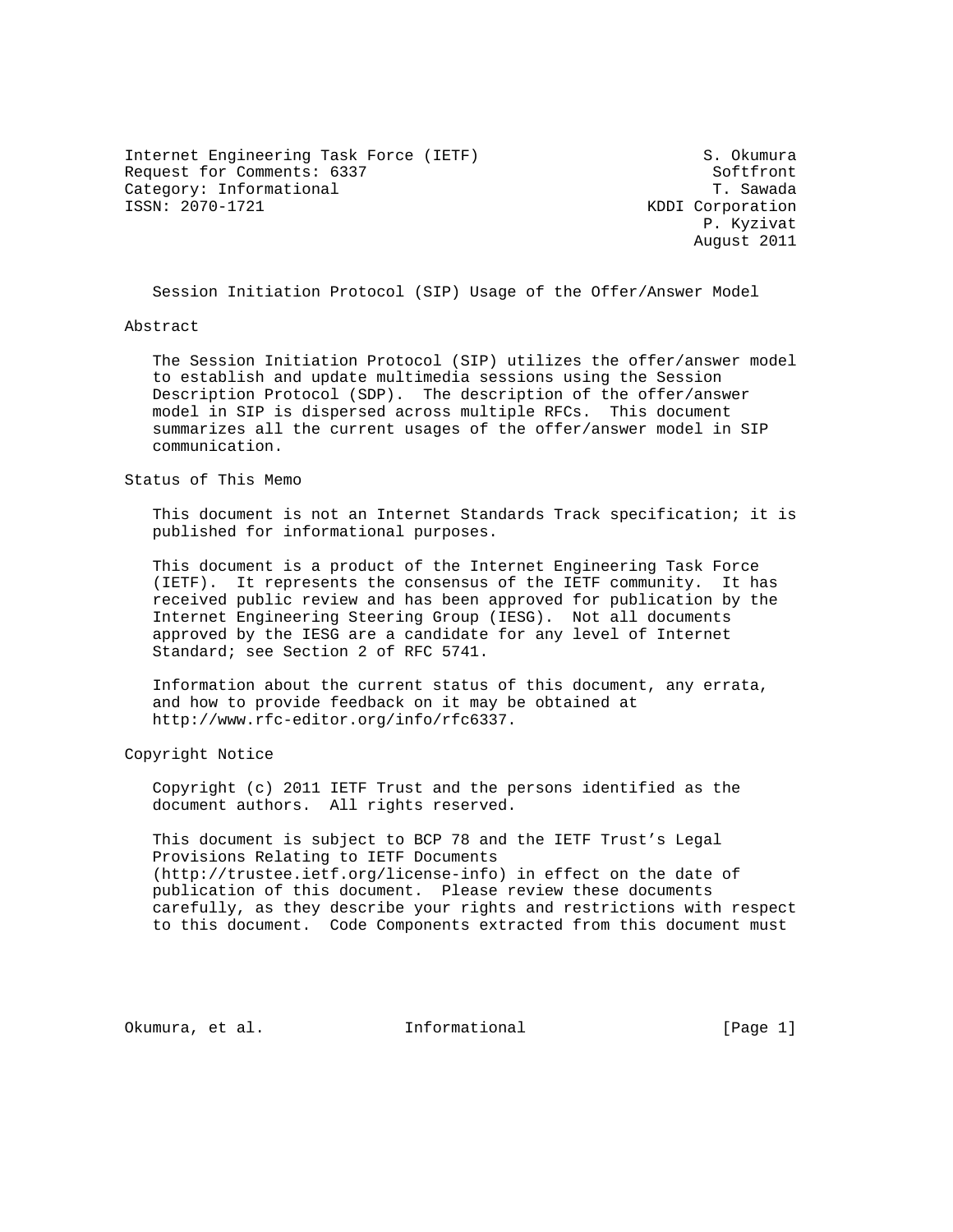include Simplified BSD License text as described in Section 4.e of the Trust Legal Provisions and are provided without warranty as described in the Simplified BSD License.

# Table of Contents

|  | 2. Summary of SIP Usage of the Offer/Answer Model 3              |
|--|------------------------------------------------------------------|
|  |                                                                  |
|  | 2.2. Offer/Answer Exchange Pairs in SIP Messages 4               |
|  |                                                                  |
|  | 2.4. Session Description That Is Not an Offer or an Answer  7    |
|  | 3. Detailed Discussion of the Offer/Answer Model for SIP 8       |
|  | 3.1. Offer/Answer for the INVITE method with 100rel Extension  8 |
|  |                                                                  |
|  | 3.1.2. INVITE Request without SDP 11                             |
|  | 3.2. Offer/Answer Exchange in Early Dialog 12                    |
|  | 3.3. Offer/Answer Exchange in an Established Dialog 12           |
|  | 3.4. Recovering from a Failed Re-INVITE 13                       |
|  |                                                                  |
|  | 4.1. Message Crossing Case Handling 13                           |
|  |                                                                  |
|  | 4.3. Interworking of UPDATE and Re-INVITE 21                     |
|  |                                                                  |
|  | 5.1. General Principle for Constructing Offers and Answers 26    |
|  | 5.2. Choice of Media Types and Formats to Include and Exclude 26 |
|  | 5.2.1. Sending an Initial INVITE with Offer 26                   |
|  | 5.2.2. Responding with an Offer When the Initial                 |
|  | INVITE Has No Offer 27                                           |
|  | 5.2.3. Answering an Initial INVITE with Offer 27                 |
|  | 5.2.4. Answering When the Initial INVITE Had No Offer 28         |
|  | 5.2.5. Subsequent Offers and Answers 28                          |
|  |                                                                  |
|  | 5.4. Behavior on Receiving SDP with c=0.0.0.0 31                 |
|  |                                                                  |
|  |                                                                  |
|  |                                                                  |
|  |                                                                  |
|  |                                                                  |

Okumura, et al. 1nformational 1999 [Page 2]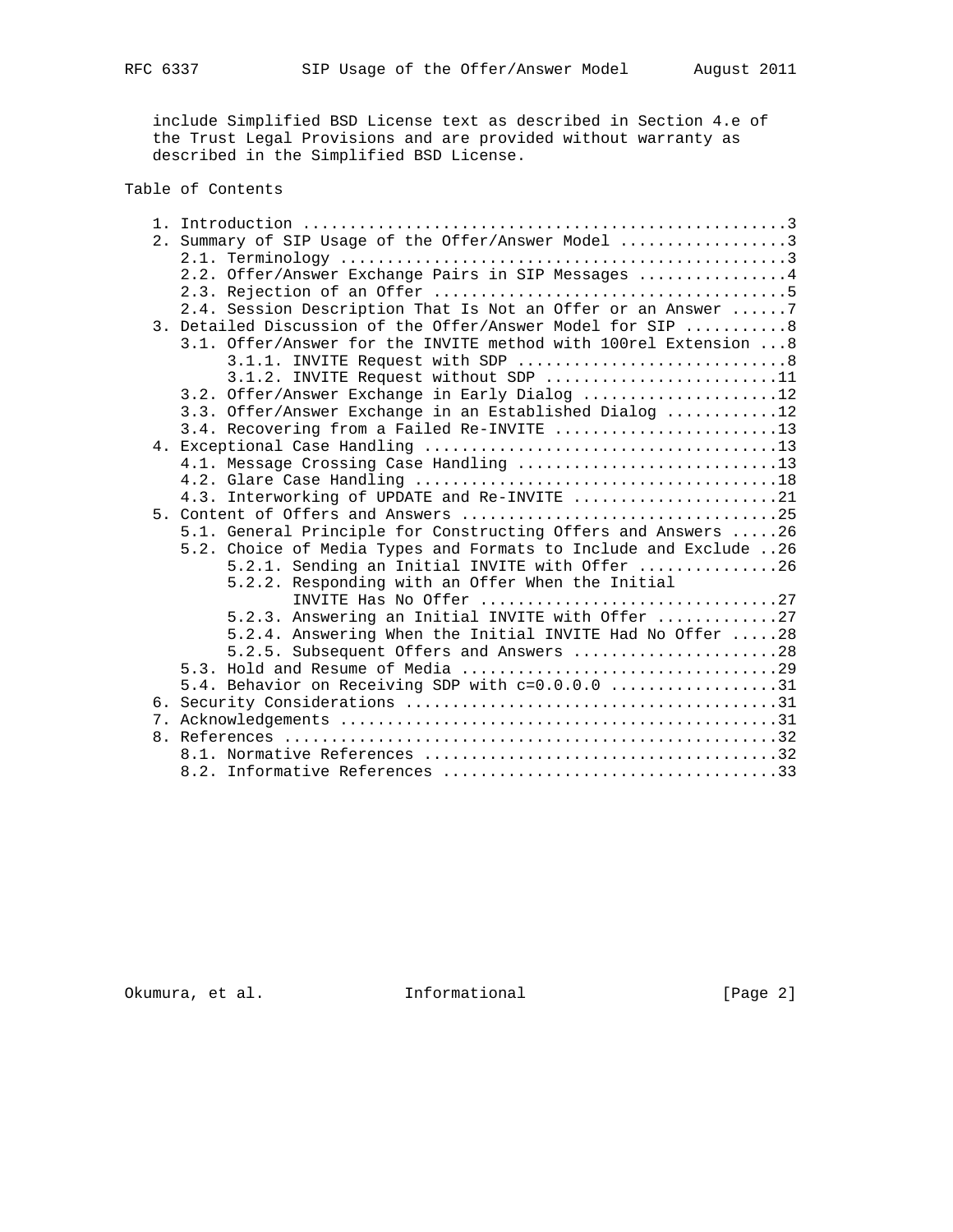# 1. Introduction

 SIP utilizes the offer/answer model to establish and update sessions. The rules that govern the offer/answer behaviors in SIP are described in several RFCs: [RFC3261], [RFC3262], [RFC3264], [RFC3311], and [RFC6141].

 The primary purpose of this document is to describe all forms of SIP usage of the offer/answer model in one document to help the readers to fully understand it. Also, this document tries to incorporate the results of the discussions on the controversial issues to avoid repeating the same discussions later.

 This document describes ambiguities in the current specifications and the authors' understanding of the correct interpretation of these specifications. This document is not intended to make any changes to those specifications, but rather is intended to provide a reference for future standards development work on the SIP offer/answer model and to developers looking for advice on how to implement in compliance with the standards.

2. Summary of SIP Usage of the Offer/Answer Model

 The offer/answer model itself is independent from the higher layer application protocols that utilize it. SIP is one of the applications using the offer/answer model. [RFC3264] defines the offer/answer model, but does not specify which SIP messages should convey an offer or an answer. This should be defined in the SIP core and extension RFCs.

 In theory, any SIP message can include a session description in its body. But a session description in a SIP message is not necessarily an offer or an answer. Only certain session description usages that conform to the rules described in Standards-Track RFCs can be interpreted as an offer or an answer. The rules for how to handle the offer/answer model are defined in several RFCs.

 The offer/answer model defines a mechanism for update of sessions. In SIP, a dialog is used to associate an offer/answer exchange with the session that it is to update. In other words, only the offer/ answer exchange in the SIP dialog can update the session that is managed by that dialog.

#### 2.1. Terminology

 The key words "MUST", "MUST NOT", "REQUIRED", "SHALL", "SHALL NOT", "SHOULD", "SHOULD NOT", "RECOMMENDED", "MAY", and "OPTIONAL" in this document are to be interpreted as described in [RFC2119].

Okumura, et al. 1nformational 1999 [Page 3]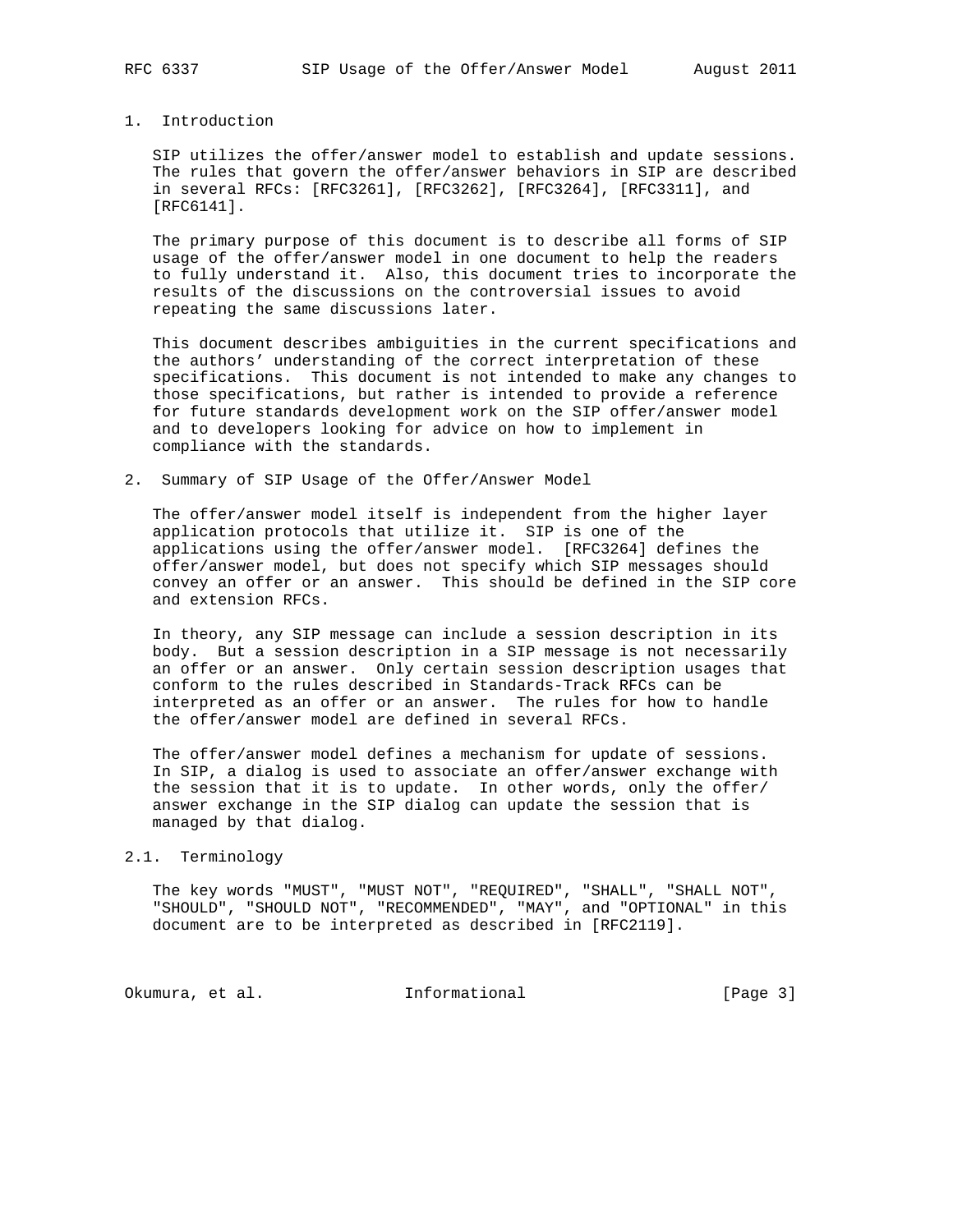The following abbreviations are used in this document.

UA: User Agent.

UAC: User Agent Client.

UAS: User Agent Server.

SDP: Session Description Protocol [RFC4566].

2.2. Offer/Answer Exchange Pairs in SIP Messages

 Currently, the rules on the offer/answer model are defined in [RFC3261], [RFC3262], [RFC3264], [RFC3311], and [RFC6141]. In these RFCs, only the six patterns shown in Table 1 are defined for exchanging an offer and an answer with SIP messages.

 Note that an offer/answer exchange initiated by an INVITE request must follow exactly one of the Patterns 1, 2, 3, 4. When an initial INVITE causes multiple dialogs due to forking, an offer/answer exchange is carried out independently in each distinct dialog. When an INVITE request contains no offer, only Pattern 2 or Pattern 4 apply. According to Section 13.2.1 of [RFC3261], 'The first reliable non-failure message' must have an offer if there is no offer in the INVITE request. This means that the User Agent (UA) that receives the INVITE request without an offer must include an offer in the first reliable response with 100rel extension. If no reliable provisional response has been sent, the User Agent Server (UAS) must include an offer when sending 2xx response.

 In Pattern 3, the first reliable provisional response may or may not have an answer. When a reliable provisional response contains a session description, and is the first to do so, then that session description is the answer to the offer in the INVITE request. The answer cannot be updated, and a new offer cannot be sent in a subsequent reliable response for the same INVITE transaction.

 In Pattern 5, a Provisional Response ACKnowledgement (PRACK) request can contain an offer only if the reliable response that it acknowledges contains an answer to the previous offer/answer exchange.

 NOTE: It is legal to have UPDATE/2xx exchanges without offer/ answer exchanges (Pattern 6). However, when re-INVITEs are sent for non-offer/answer purposes, an offer/answer exchange is required. In that case, the prior SDP will typically be repeated.

Okumura, et al. Informational [Page 4]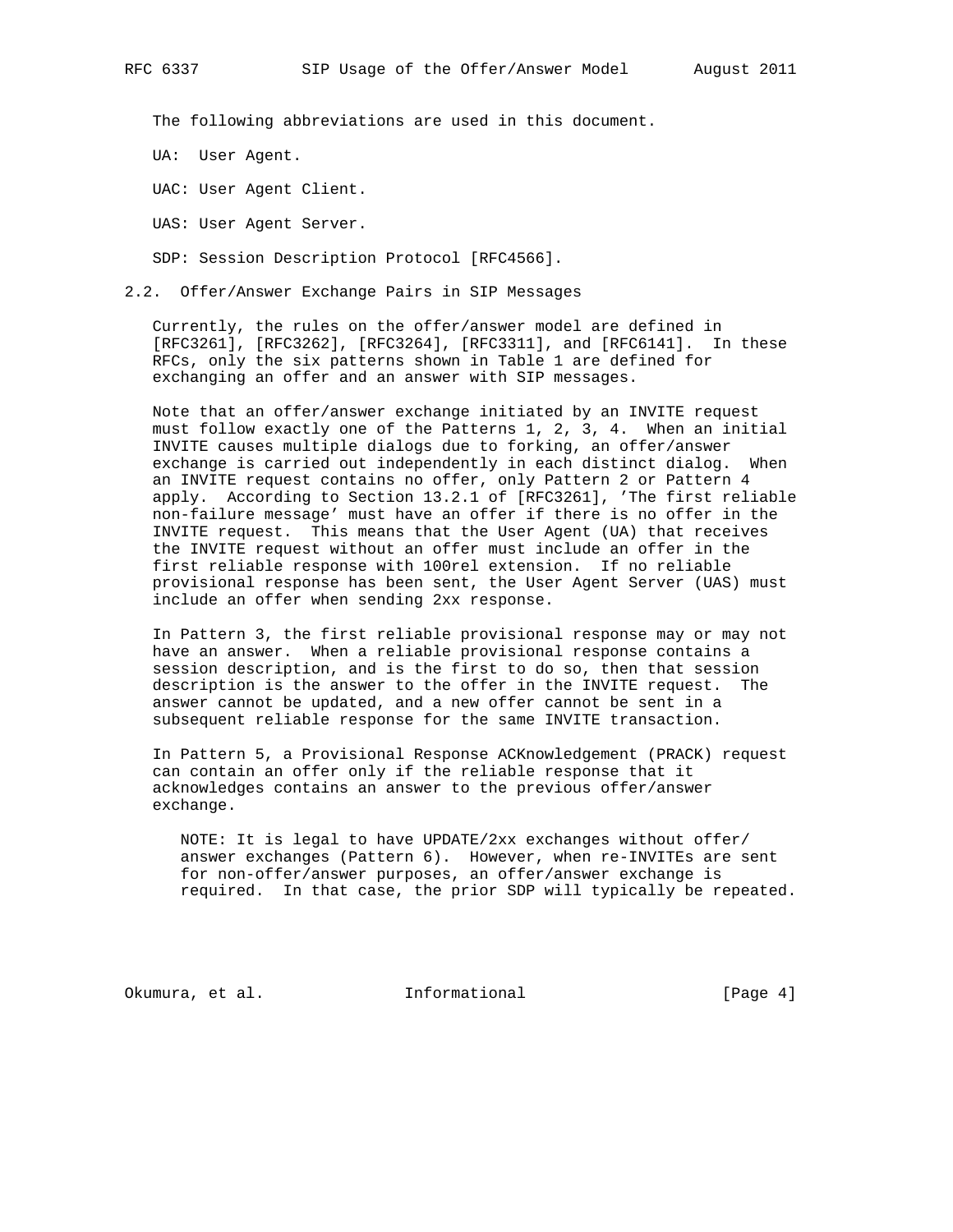There may be ONLY ONE offer/answer negotiation in progress for a single dialog at any point in time. Section 4 explains how to ensure this. When an INVITE results in multiple dialogs, each has a separate offer/answer negotiation.

 NOTE: This is when using a Content-Disposition of "session". There may be a second offer/answer negotiation in progress using a Content-Disposition of "early-session" [RFC3959]. That is not addressed by this document.

| Offer                              | Answer                          | RFC        |   |              | Ini Est Early |
|------------------------------------|---------------------------------|------------|---|--------------|---------------|
| 1. INVITE Req.                     | 2xx INVITE Resp.                | RFC 3261 Y |   | $\mathbf{Y}$ | N             |
| 2. 2xx INVITE Resp.                | ACK Req.                        | RFC 3261 Y |   | Y            | N             |
| 3. INVITE Req.                     | 1xx-rel INVITE Resp. RFC 3262 Y |            |   | Y            | N             |
| 4. 1xx-rel INVITE Resp. PRACK Req. |                                 | RFC 3262 Y |   | Y            | N             |
| 5. PRACK Req.                      | 200 PRACK Resp.                 | RFC 3262 N |   | Y            | Y.            |
| 6. UPDATE Req.                     | 2xx UPDATE Resp.                | RFC 3311   | N |              | Y             |

Table 1: Summary of SIP Usage of the Offer/Answer Model

 In Table 1, '1xx-rel' corresponds to the reliable provisional response that contains the 100rel option defined in [RFC3262].

 The 'Ini' column shows the ability to exchange the offer/answer to initiate the session. 'Y' indicates that the pattern can be used in the initial offer/answer exchange, while 'N' indicates that it cannot. Only the initial INVITE transaction can be used to exchange the offer/answer to establish a multimedia session.

The 'Est' column shows the ability to update the established session.

 The 'Early' column indicates which patterns may be used to modify the established session in an early dialog. There are two ways to exchange a subsequent offer/answer in an early dialog.

2.3. Rejection of an Offer

 It is not always clear how to reject an offer when it is unacceptable, and some methods do not allow explicit rejection of an offer. For each of the patterns in Table 1, Table 2 shows how to reject an offer.

 When a UA receives an INVITE request with an unacceptable offer, it should respond with a 488 response, preferably with Warning header field indicating the reason of the rejection, unless another response code is more appropriate to reject it (Pattern 1 and Pattern 3).

Okumura, et al. Informational [Page 5]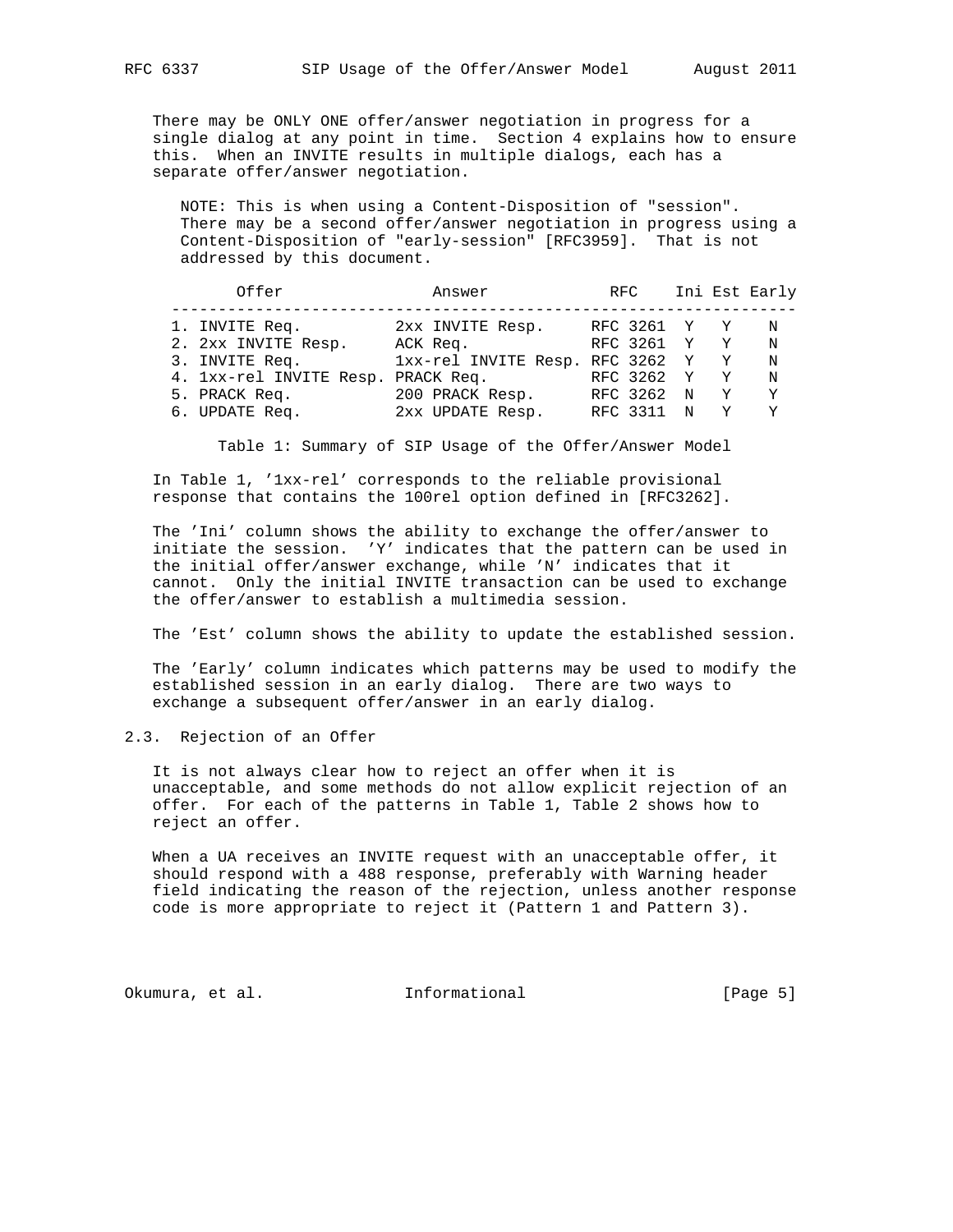If this is a re-INVITE, extra care must be taken, as detailed in [RFC6141]. Specifically, if the offer contains any changes or additions to media stream properties, and those have already been used to transmit/receive media before the final response is sent, then a 2xx response should be sent, with a syntactically correct session description. This may optionally be followed by an UPDATE request to rearrange the session parameters if both ends support the UPDATE method. Alternatively, the UA may send an error response to the (re-)INVITE request to terminate the dialog or to roll back the offer/answer status before sending re-INVITE request. In this case, the UAS should not continue to retransmit the unacknowledged reliable provisional response; the User Agent Client (UAC) should not continue to retransmit a PRACK request.

 When a UA receives an UPDATE request with an offer that it cannot accept, it should respond with a 488 response, preferably with Warning header field indicating the reason of the rejection, unless another response code is more appropriate to reject it (Pattern 6).

 When a UA receives a PRACK request with an offer that it cannot accept, it may respond with a 200 response with a syntactically correct session description. Optionally, this may be followed by an UPDATE request to rearrange the session parameters if both ends support the UPDATE method. Alternatively, the UA may terminate the dialog and send an error response to the INVITE request (Pattern 5).

 In addition, there is a possibility for UAC to receive a 488 response for an PRACK request. In that case, UAC may send again a PRACK request without an offer or send a CANCEL request to terminate the INVITE transaction.

 NOTE: In [RFC3262], the following restriction is defined with regard to responding to a PRACK request.

 "If the PRACK does match an unacknowledged reliable provisional response, it MUST be responded to with a 2xx response."

 This restriction is not clear. There are cases where it is unacceptable to send a 2xx response. For example, the UAS may need to send an authentication challenge in a 401 response. This is an open issue and out of scope for this document.

 When a UA receives a response with an offer that it cannot accept, the UA does not have a way to reject it explicitly. Therefore, a UA should respond to the offer with the correct session description and rearrange the session parameters by initiating a new offer/answer

Okumura, et al. 1nformational 1999 [Page 6]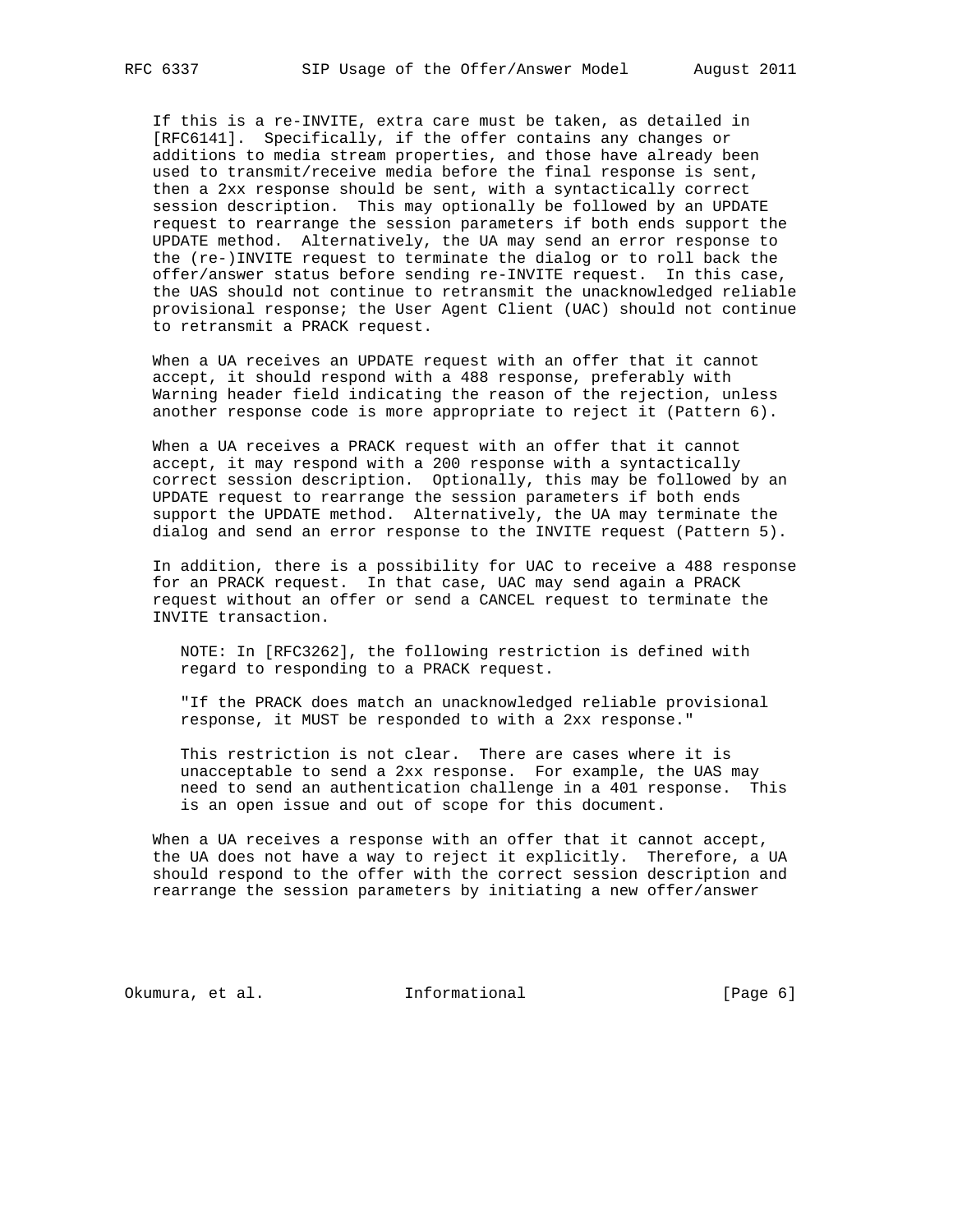exchange, or alternatively terminate the session (Pattern 2 and Pattern 4). When initiating a new offer/answer, a UA should take care not to cause an infinite offer/answer loop.

Section 14.2 of [RFC3261], "UAS Behavior", states:

 The UAS MUST ensure that the session description overlaps with its previous session description in media formats, transports, or other parameters that require support from the peer. This is to avoid the need for the peer to reject the session description.

 This is a rule for an offer within 2xx response to a re-INVITE. This rule should be applied to an offer within a reliable provisional response and a PRACK request.

|  | Offer                | Rejection                                                            |
|--|----------------------|----------------------------------------------------------------------|
|  | 1. INVITE Req. (*)   | 488 INVITE Response                                                  |
|  | 2. 2xx INVITE Resp.  | Answer in ACK Req. followed by new offer<br>OR termination of dialog |
|  | 3. INVITE Req.       | 488 INVITE Response (same as Pattern 1)                              |
|  |                      | 4. 1xx-rel INVITE Resp. Answer in PRACK Req. followed by new offer   |
|  | 5. PRACK Req. $(**)$ | 200 PRACK Resp. followed by new offer                                |
|  |                      | OR termination of dialog                                             |
|  | 6. UPDATE Req.       | 488 UPDATE Response                                                  |

 (\*) If this was a re-INVITE, a failure response should not be sent if media has already been exchanged using the new offer.

 (\*\*) A UA should only use PRACK to send an offer when it has strong reasons to expect the receiver will accept the offer.

Table 2: Rejection of an Offer

2.4. Session Description That Is Not an Offer or an Answer

 As previously stated, a session description in a SIP message is not necessarily an offer or an answer. For example, SIP can use a session description to describe capabilities apart from offer/answer exchange. Examples of this are a 200 OK response for OPTIONS and a 488 response for INVITE.

Okumura, et al. 100 mm informational 100 mm informational [Page 7]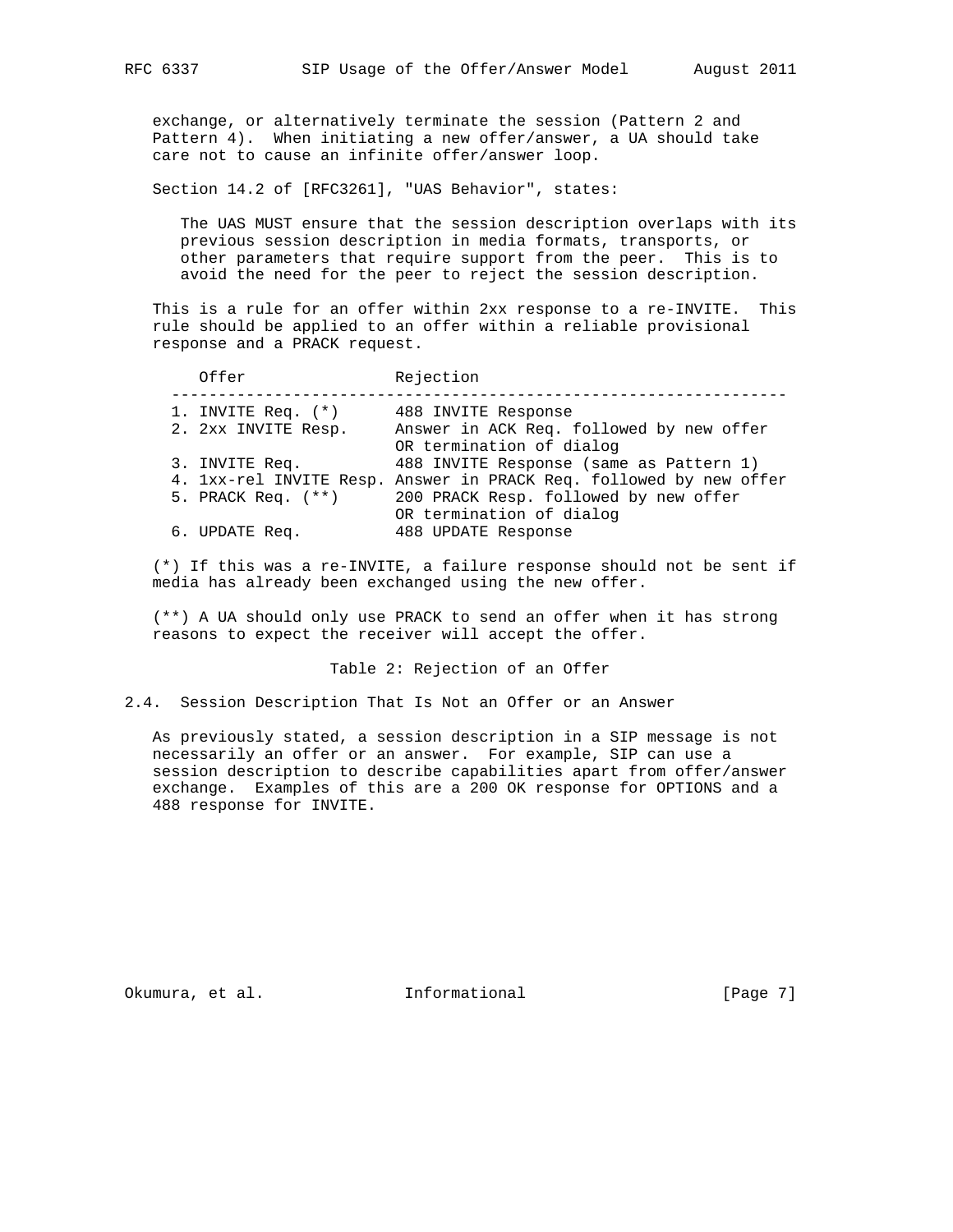- 3. Detailed Discussion of the Offer/Answer Model for SIP
- 3.1. Offer/Answer for the INVITE method with 100rel Extension

 The INVITE method provides the basic procedure for offer/answer exchange in SIP. Without the 100rel option, the rules are simple as described in [RFC3261]. If an INVITE request includes a session description, Pattern 1 is applied and if an INVITE request does not include a session description, Pattern 2 is applied.

 With 100rel, Patterns 3, 4, and 5 are added and this complicates the rules. An INVITE request may cause multiple responses. Note that even if both UAs support the 100rel extension, not all the provisional responses may be sent reliably.

3.1.1. INVITE Request with SDP

When a UAC includes an SDP body in the INVITE request as an offer, only the first SDP in a reliable non-failure response to the INVITE request is the real answer. No other offer/answer exchanges can occur within the messages (other responses and ACK) of the INVITE transaction.

 In [RFC3261] there are some descriptions about an offer/answer exchange, but those cause a little confusion. We interpret those descriptions as follows,

UAC behavior:

- 1. If the first SDP that the UAC received is included in an unreliable provisional response to the INVITE request, [RFC3261] (Section 13.2.1, second bullet) requires that this be treated as an answer. However, because that same section states that the answer has to be in a reliable non-failure message, this SDP is not the true answer and therefore the offer/answer exchange is not yet completed.
- 2. After the UAC has received the answer in a reliable provisional response to the INVITE, [RFC3261] requires that any SDP in subsequent responses be ignored.
- 3. If the second and subsequent SDP (including a real answer) is different from the first SDP, the UAC should consider that the SDP is equal to the first SDP. Therefore, the UAC should not switch to the new SDP.

Okumura, et al. 1nformational 1999 [Page 8]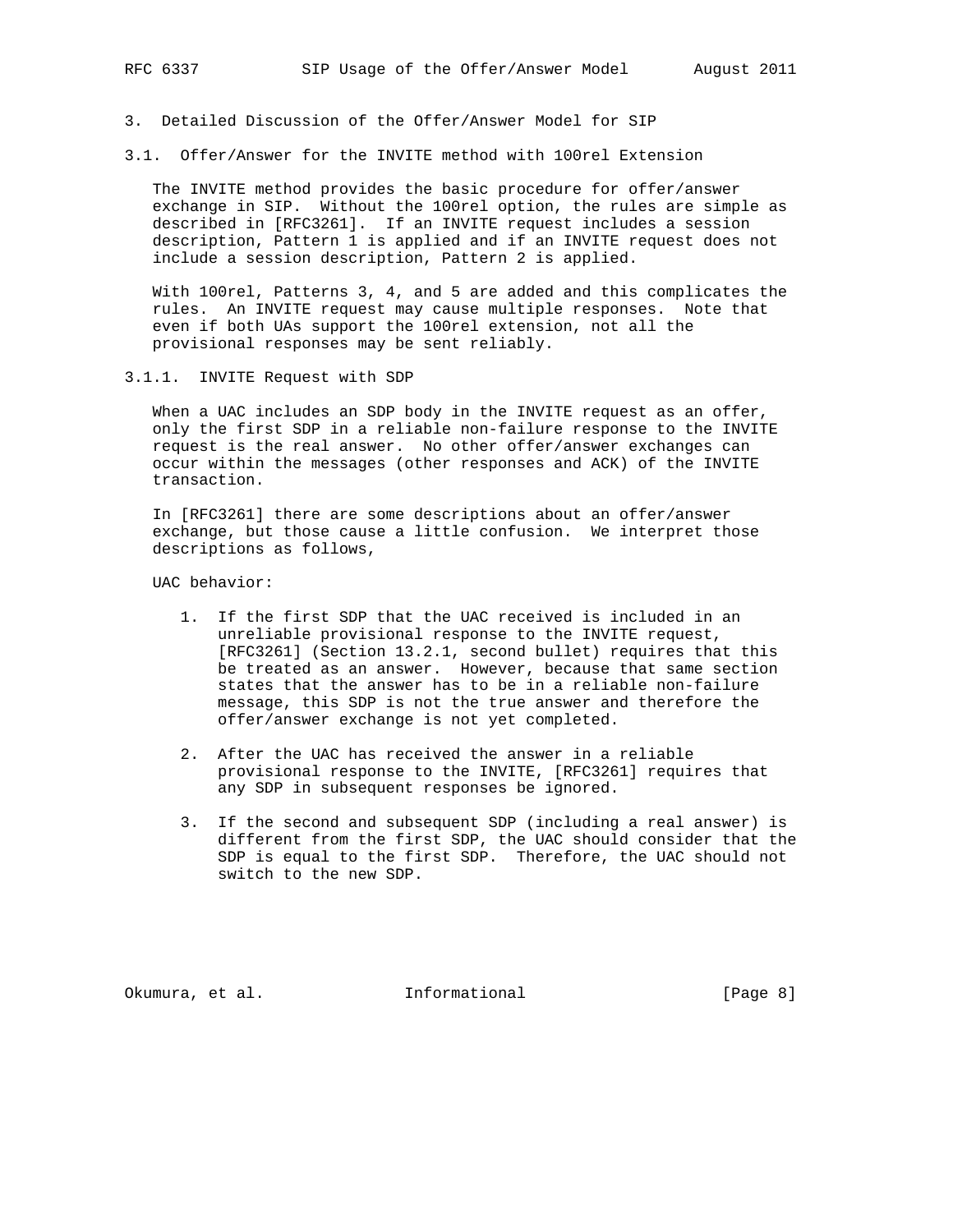UAS behavior:

- 1. [RFC3261] requires all SDP in the responses to the INVITE request to be identical.
- 2. After the UAS has sent the answer in a reliable provisional response to the INVITE, the UAS should not include any SDPs in subsequent responses to the INVITE.
- 3. [RFC3261] permits the UAS to send any provisional response without SDP regardless of the transmission of the answer.

 A session description in an unreliable response that precedes a reliable response can be considered a "preview" of the answer that will be coming.

 NOTE: This "preview" session description rule applies to a single offer/answer exchange. In parallel offer/answer exchanges (caused by forking), a UA may obviously receive a different "preview" of an answer in each dialog. UAs are expected to deal with this.

 Although [RFC3261] says a UA should accept media once an INVITE with an offer has been sent, in many cases, an answer (or, at least a preview of it) is required in order for media to be accepted. Two examples of why this might be required are as follows:

- o To avoid receiving media from undesired sources, some User Agents assume symmetric RTP will be used, ignore all incoming media packets until an address/port has been received from the other end, and then use that address/port to filter incoming media packets.
- o In some networks, an intermediate node must authorize a media stream before it can flow and requires a confirming answer to the offer before doing so.

 Therefore, a UAS should send an SDP answer reliably (if possible) before it starts sending media. And, if neither the UAC nor the UAS support 100rel, the UAS should send a preview of the answer before it starts sending media.

Okumura, et al. 1nformational 1999 [Page 9]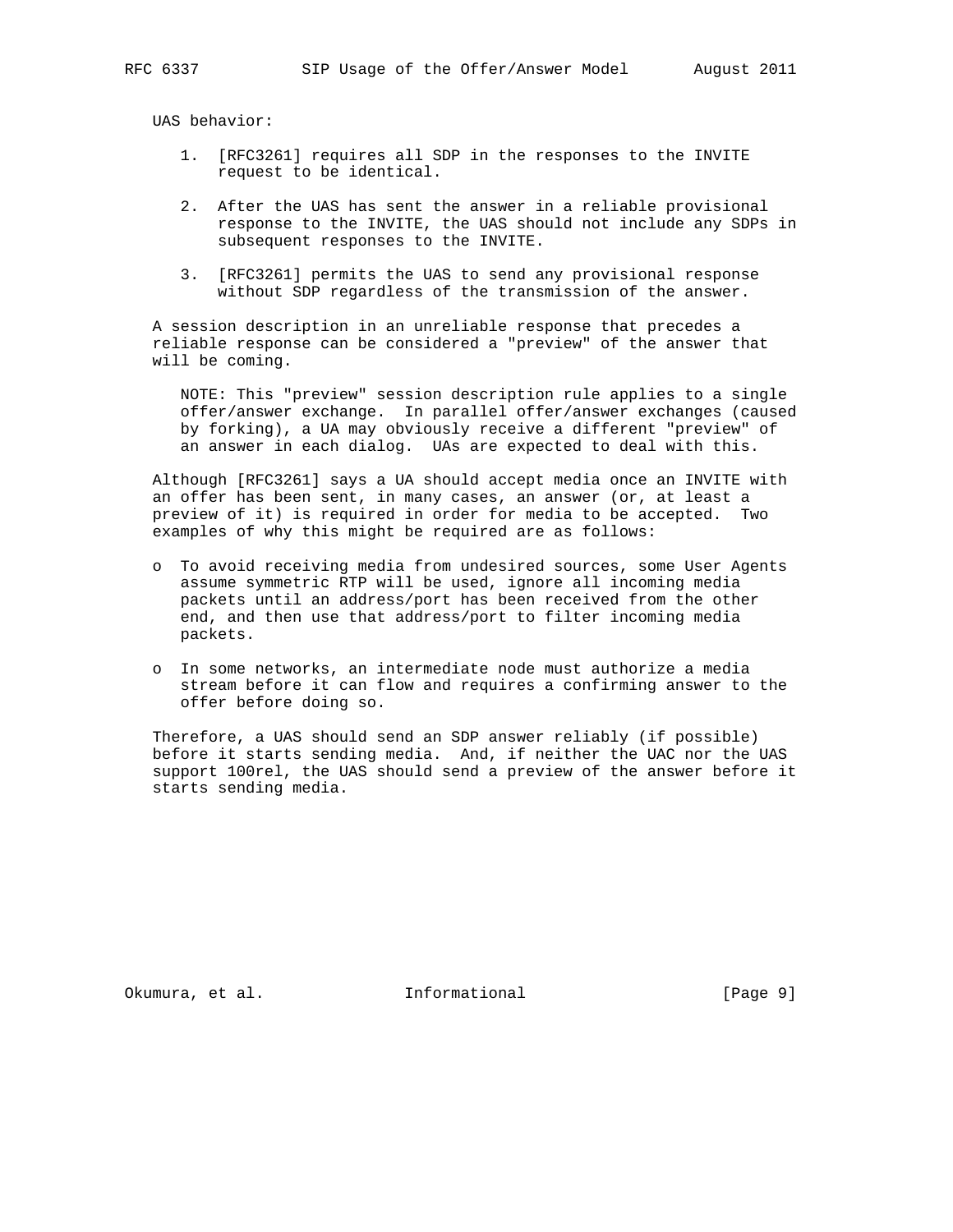| UAC |             | UAS                                             |                                                                                                                                                          |
|-----|-------------|-------------------------------------------------|----------------------------------------------------------------------------------------------------------------------------------------------------------|
|     |             | F1 INVITE (SDP)<br>--------------------->       | <- The offer in the offer/answer model.                                                                                                                  |
|     |             | ----------------------                          | F2 $1xx$ (SDP) $\vert$ <- The offer/answer exchange is not<br>closed yet, but UAC acts as if it<br>* receives the answer.                                |
|     |             | <---------------------                          | F3 1xx-rel (no SDP) $  \cdot  $ <- a 1xx-rel may be sent without answer<br>SDP.                                                                          |
|     |             | F4 PRACK (no SDP)                               | ------------------->    The UAC must not send a new offer.                                                                                               |
|     |             | F5 2xx PRA (no SDP)<br><--------------------  v |                                                                                                                                                          |
|     |             | ---------------------                           | F6 $1xx$ -rel (SDP)   <- The answer in the offer/ answer model.                                                                                          |
|     | F7 PRACK    |                                                 | The UAC can send a new offer in a PRACK                                                                                                                  |
|     | F8 2xx PRA  |                                                 | ------------------->    request to acknowledge F6.<br>  After F7, the UAC and UAS can send a new<br><--------------------  v offer in an UPDATE request. |
|     | F9 1xx-rel  | ---------------------                           | <- SDP should not be included in the                                                                                                                     |
|     | F10 PRACK   |                                                 | subsequent 1xx-rel once offer/answer<br>has been completed.                                                                                              |
|     | F11 2xx PRA | --------------------><br><--------------------- |                                                                                                                                                          |
|     |             | F12 2xx INV<br>---------------------            | <- SDP should not be included in the                                                                                                                     |
|     | F13 ACK     | --------------------->                          | final response once offer/answer has<br>been completed.                                                                                                  |
|     |             |                                                 |                                                                                                                                                          |

Figure 1: Example of Offer/Answer with 100rel Extension (1)

 For example, in Figure 1, only the SDP in F6 is the answer. The SDP in the non-reliable response (F2) is the preview of the answer and must be the same as the answer in F6. Receiving F2, the UAC should act as if it receives the answer. However, offer/answer exchange is not completed yet and the UAC must not send a new offer until it receives the same SDP in a reliable non-failure response, which is the real answer. After sending the SDP in F6, the UAS must prepare to receive a new offer from the UAC in a PRACK request or in an UPDATE request if the UAS supports UPDATE.

 The UAS does not include SDP in responses F9 and F12. However, the UAC should prepare to receive SDP bodies in F9 and/or F12, and just ignore them, to handle a peer that does not conform to the recommended implementation.

Okumura, et al. Informational [Page 10]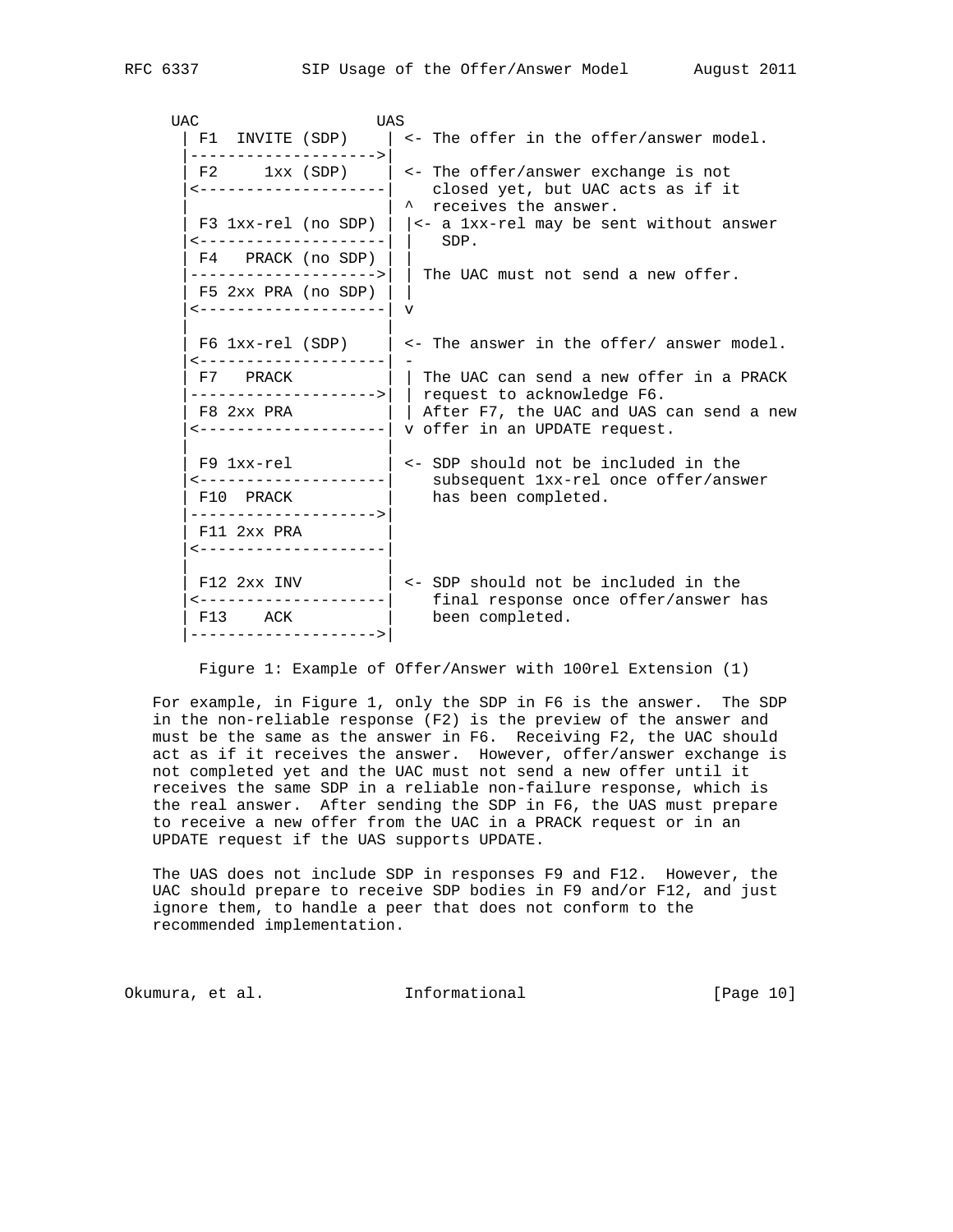# 3.1.2. INVITE Request without SDP

 When a UAC does not include an SDP body in the INVITE request, [RFC3261] (Section 13.2.1, first bullet) requires that the UAS include an offer in the first reliable non-failure response. However, a UAC might not expect an SDP in the other responses to the INVITE request because RFC 3261 simply does not anticipate the possibility. Therefore, the UAS ought not include any SDP in the other responses to the INVITE request.

 NOTE: In Figure 2, the UAS should not include SDP in the responses F6 and F9. However, the UAC should prepare to receive SDP bodies in F6 and/or F9, and just ignore them to handle a peer that does not conform to the recommended implementation.

| <b>UAC</b>                                    | UAS |                                                                                                            |
|-----------------------------------------------|-----|------------------------------------------------------------------------------------------------------------|
| F1 INVITE (no SDP)<br>------------------->    |     |                                                                                                            |
| $F2$ 1xx<br><--------------------             |     |                                                                                                            |
|                                               |     | F3 1xx-rel (SDP) $\vert$ <- The first 1xx-rel must contain SDP<br><--------------------     as the offer.  |
|                                               |     | F4 PRACK (SDP) $  \leq -$ A PRACK request to the first $1xx-\text{rel}$<br>must contain SDP as the answer. |
| $F5$ 2xx PRA (no SDP)<br>-------------------- |     |                                                                                                            |
| ---------------------<br>F7 PRACK             |     | F6 $1xx$ -rel (no SDP)   <- The subsequent $1xx$ -rel should not<br>contain SDP.                           |
| F8 2xx PRA<br>v   _________________________   |     | request after F4.                                                                                          |
| F10 ACK<br>------------------->               |     | F9 2xx INV (no SDP) $\vert$ <- The final response should not<br>contain SDP.                               |

Figure 2: Example of Offer/Answer with 100rel Extension (2)

 Note that in the case that the UAC needs to prompt the user to accept or reject the offer, the reliable provisional response with SDP as an offer (Pattern 4) can result in the retransmission until the PRACK request can be sent. The UAC should take care to avoid this situation when it sends the INVITE request without SDP.

Okumura, et al. Informational [Page 11]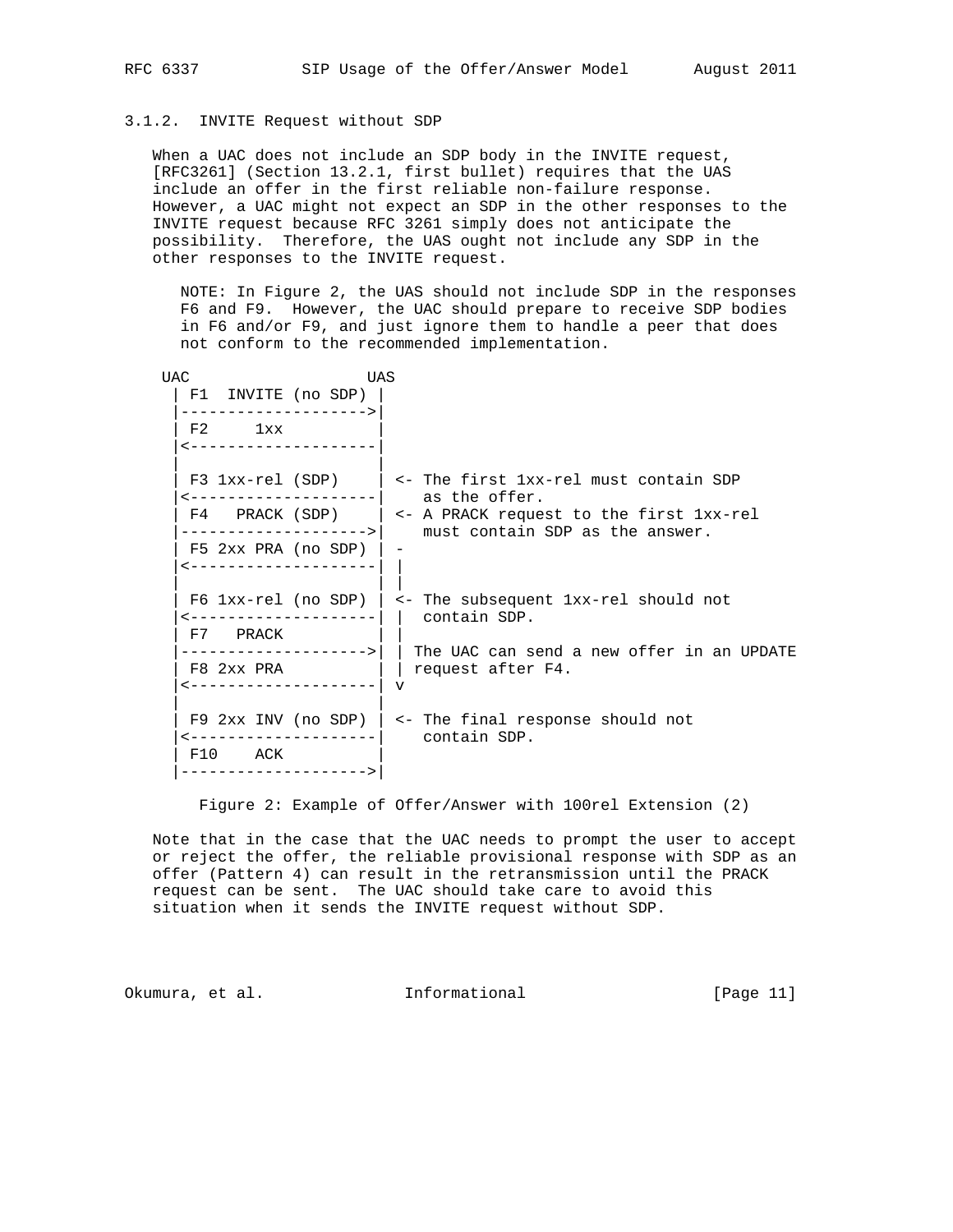## 3.2. Offer/Answer Exchange in Early Dialog

 When both UAs support the 100rel extension, they can update the session in the early dialog once the first offer/answer exchange has been completed.

From a UA sending an INVITE request:

 A UA can send an UPDATE request with a new offer if both ends support the UPDATE method. Note that if the UAS needs to prompt the user to accept or reject the offer, the delay can result in retransmission of the UPDATE request.

 A UA can send a PRACK request with a new offer only when acknowledging the reliable provisional response carrying the answer to an offer in the INVITE request. Compared to using the UPDATE method, using PRACK can reduce the number of messages exchanged between the UAs. However, to avoid problems or delays caused by PRACK offer rejection, the UA is recommended to send a PRACK request only when it has strong reasons to expect the receiver will accept it. For example, the procedure used in precondition extension [RFC3312] is a case where a PRACK request should be used for updating the session status in an early dialog. Note also that if a UAS needs to prompt the user to accept or reject the offer, the delay can result in retransmission of the PRACK request.

From a UA receiving an INVITE request:

 A UA can send an UPDATE request with a new offer if both ends support the UPDATE method. A UAS cannot send a new offer in the reliable provisional response, so the UPDATE method is the only method for a UAS to update an early session.

## 3.3. Offer/Answer Exchange in an Established Dialog

 Both the re-INVITE and UPDATE methods can be used in an established dialog to update the session.

 The UPDATE method is simpler and can save at least one message compared with the INVITE method. But both ends must support the UPDATE method for it to be used.

 The INVITE method needs at least three messages to complete but no extensions are needed. Additionally, the INVITE method allows the peer to take time to decide whether or not it will accept a session update by sending provisional responses. That is, re-INVITE allows the UAS to interact with the user at the peer, while UPDATE needs to be answered automatically by the UAS. It is noted that re-INVITE

Okumura, et al. 10 Informational 1999 [Page 12]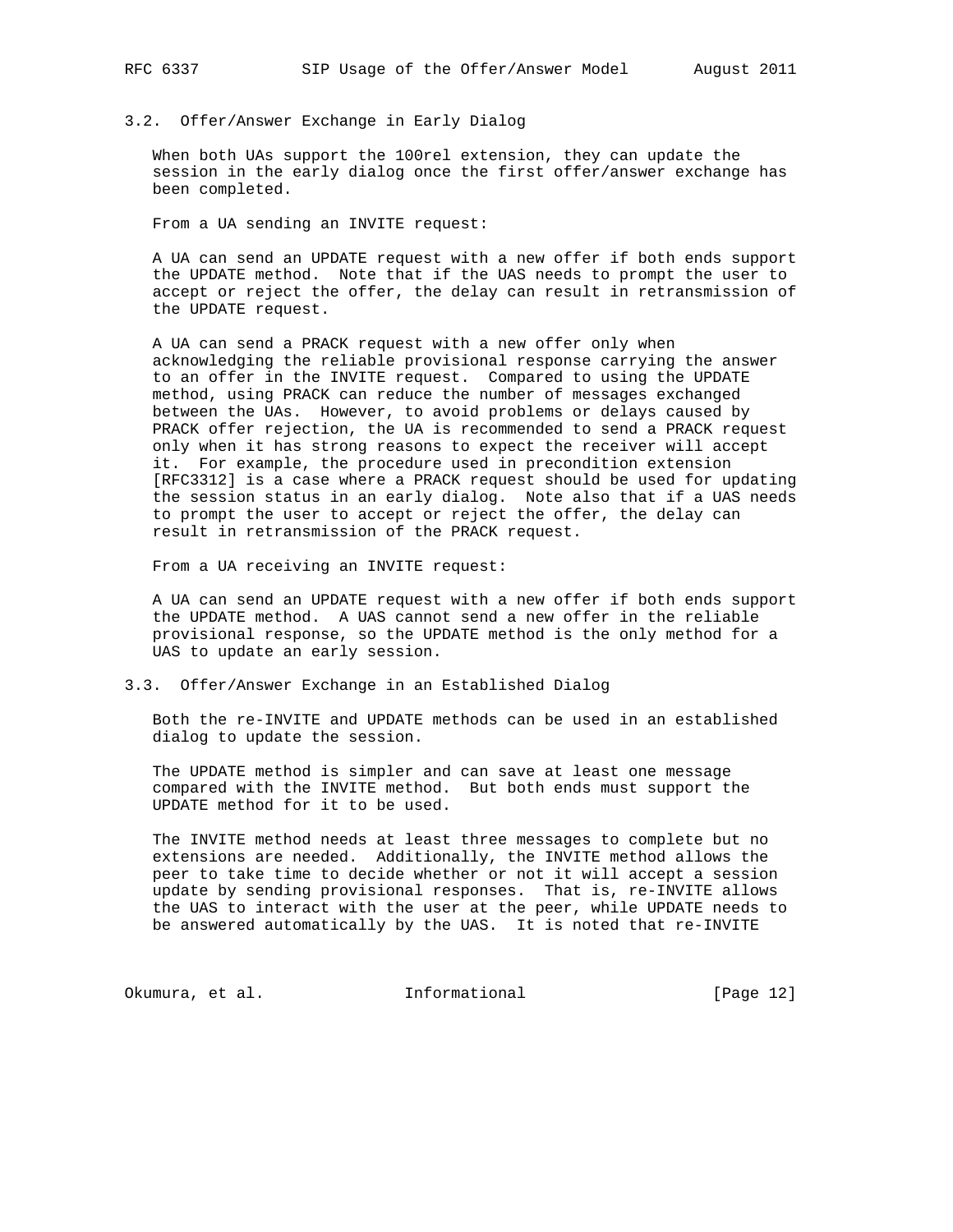should be answered immediately unless such a user interaction is needed. Otherwise, some Third Party Call Control (3PCC) [RFC3725] flows will break.

3.4. Recovering from a Failed Re-INVITE

 Section 14.1 of [RFC3261] requires that the session parameters in effect prior to a re-INVITE remain unchanged if the re-INVITE fails, as if no re-INVITE had been issued. This remains the case even if multiple offer/answer exchanges have occurred between the sending of the re-INVITE and its failure, and even if media has been exchanged using the proposed changes in the session. Because this can be difficult to achieve in practice, a newer specification [RFC6141] recommends the UAS to send a 2xx response to a re-INVITE in cases where rolling back changes would be problematic.

 Nevertheless, a UAC may receive a failure response to a re-INVITE after proposed changes that must be rolled back have already been used. In such a case, the UAC should send an UPDATE offering the SDP that has been reinstated. (See [RFC6141] for details.)

4. Exceptional Case Handling

 In [RFC3264], the following restrictions are defined with regard to sending a new offer.

 At any time, either agent MAY generate a new offer that updates the session. However, it MUST NOT generate a new offer if it has received an offer which it has not yet answered or rejected. Furthermore, it MUST NOT generate a new offer if it has generated a prior offer for which it has not yet received an answer or a rejection.

 Assuming that the above rules are guaranteed, there seem to be two possible 'exceptional' cases to be considered in SIP offer/answer usage: the 'message crossing' case and the 'glare' case. One of the reasons why the usage of SIP methods to exchange offer/answer needs to be carefully restricted in the RFCs is to ensure that the UA can detect and handle appropriately the 'exceptional' cases to avoid incompatible behavior.

4.1. Message Crossing Case Handling

 When message packets cross in the transport network, an offer may be received before the answer for the previous offer/answer exchange, as shown in Figure 3. In such a case, UA A must detect that the session description SDP-2 is not the answer to offer1.

Okumura, et al. 10 Informational [Page 13]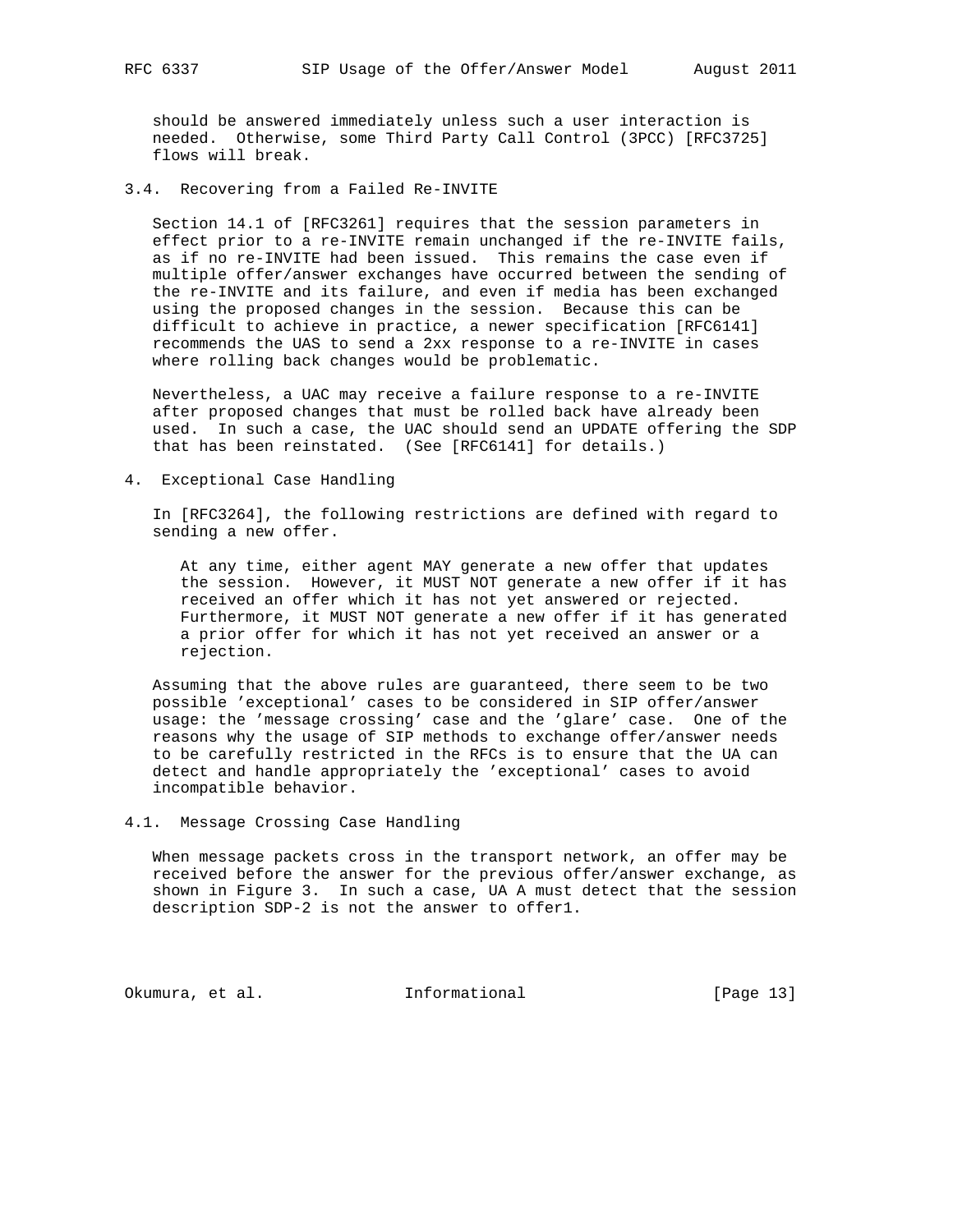



 Because of the restrictions on placement of offers and answers (summarized in Table 1), there are a limited number of valid exchanges of messages that may lead to this message crossing case. These are enumerated in Table 3. (This table only shows messages containing offers or answers. There could be other messages, without session descriptions, which are not shown.)

 When a response to an UPDATE request crosses a reliable response to an INVITE request, there are variants shown in Figures 4 and 5, which are dependent on an INVITE (Mx) that contains no offer. These are also included in Table 3.



Figure 4: Avoidable Message Crossing Cases

 To avoid the message crossing condition shown in Figure 4, UA A should not send this re-INVITE request until an UPDATE transaction has been completed. If UA B encounters this message crossing condition, it should reject this re-INVITE request with a 500 response.

Okumura, et al. 10 Informational 1999 [Page 14]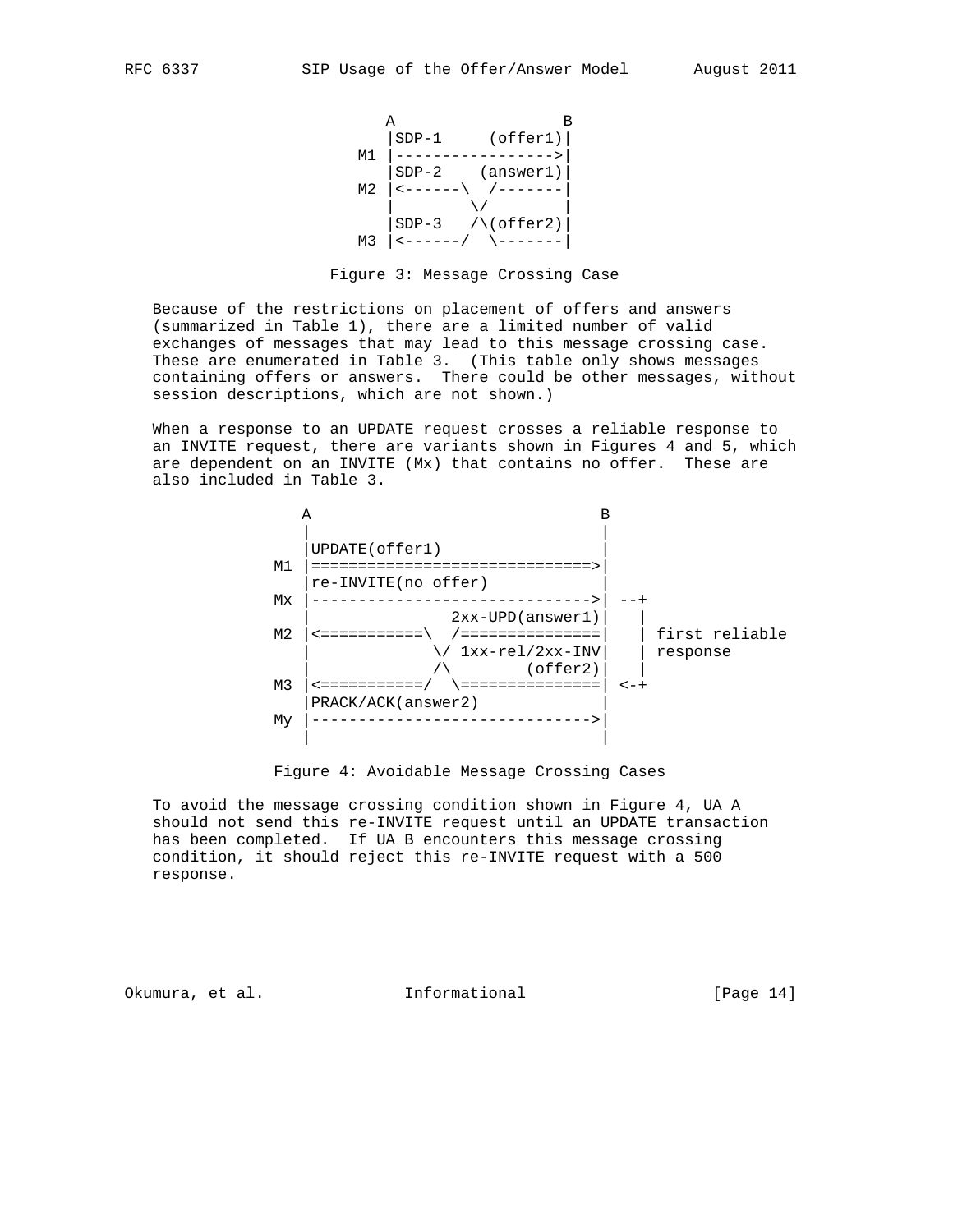



 To avoid the message crossing condition shown in Figure 5, UA A should not send this UPDATE request until an ACK or a PRACK transaction associated with an offer/answer has been completed. If UA B encounters this message crossing condition, it should reject this UPDATE request with a 500 response.

 The situation when a PRACK request crosses UPDATE request is shown in Figure 6.



Figure 6: Avoidable Message Crossing Cases

Okumura, et al. 10 Informational 1999 [Page 15]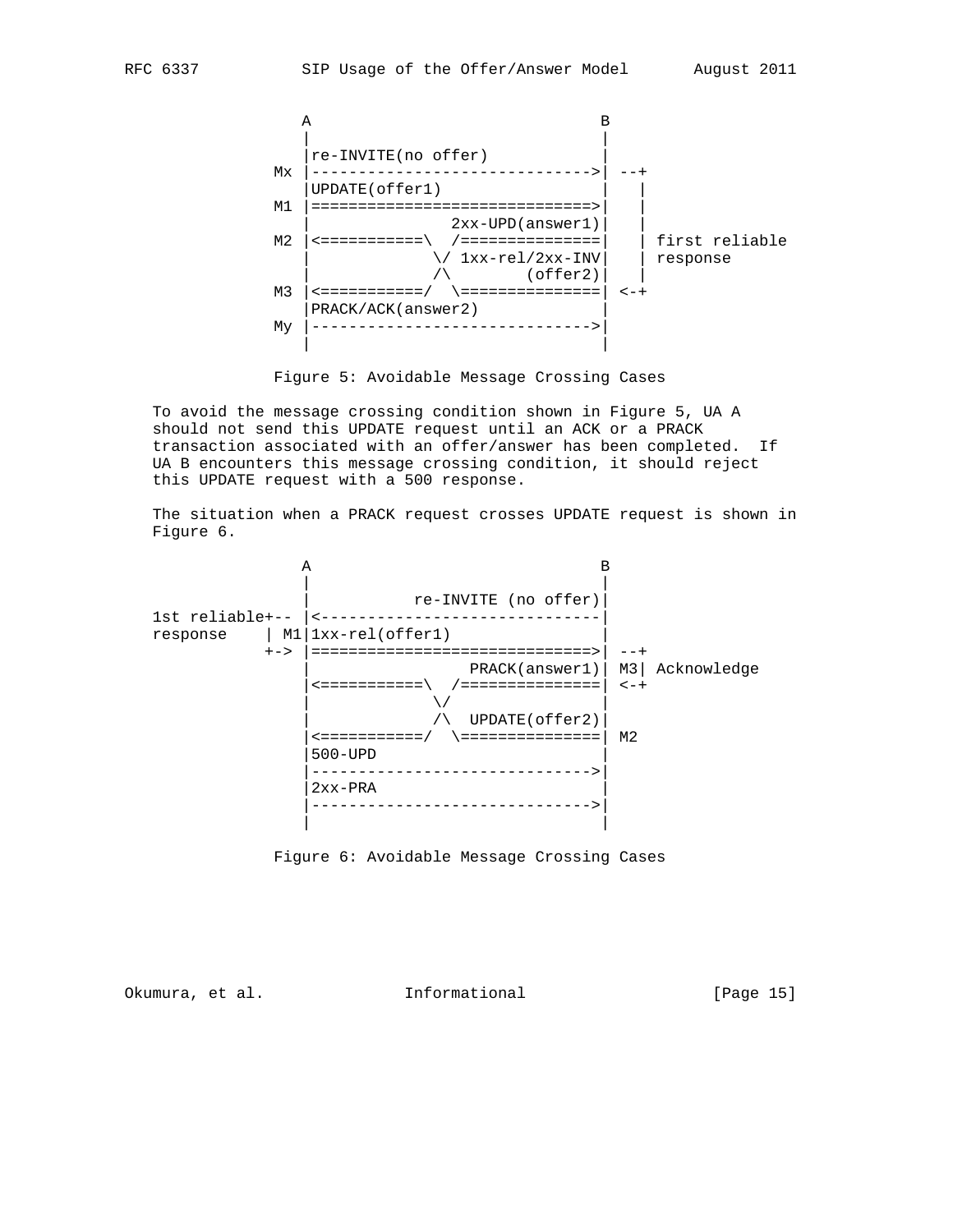To avoid the message crossing condition shown in Figure 6, UA B should not send this UPDATE request until a PRACK transaction associated with an offer/answer has been completed. If UA A encounters this message crossing condition, it should reject this UPDATE request with a 500 response.

 The situation when a reliable provisional response to an INVITE request crosses UPDATE request is shown in Figure 7.



Figure 7: Avoidable Message Crossing Cases

 To avoid the message crossing condition shown in Figure 7, UA B should not send this UPDATE request until a PRACK transaction associated with an offer/answer has been completed. If UA A encounters this message crossing condition, it should reject this UPDATE request with a 491 response.

 The situation when a 2xx response to an INVITE request crosses UPDATE request is shown in Figure 8.

Okumura, et al. 10 Informational 1999 [Page 16]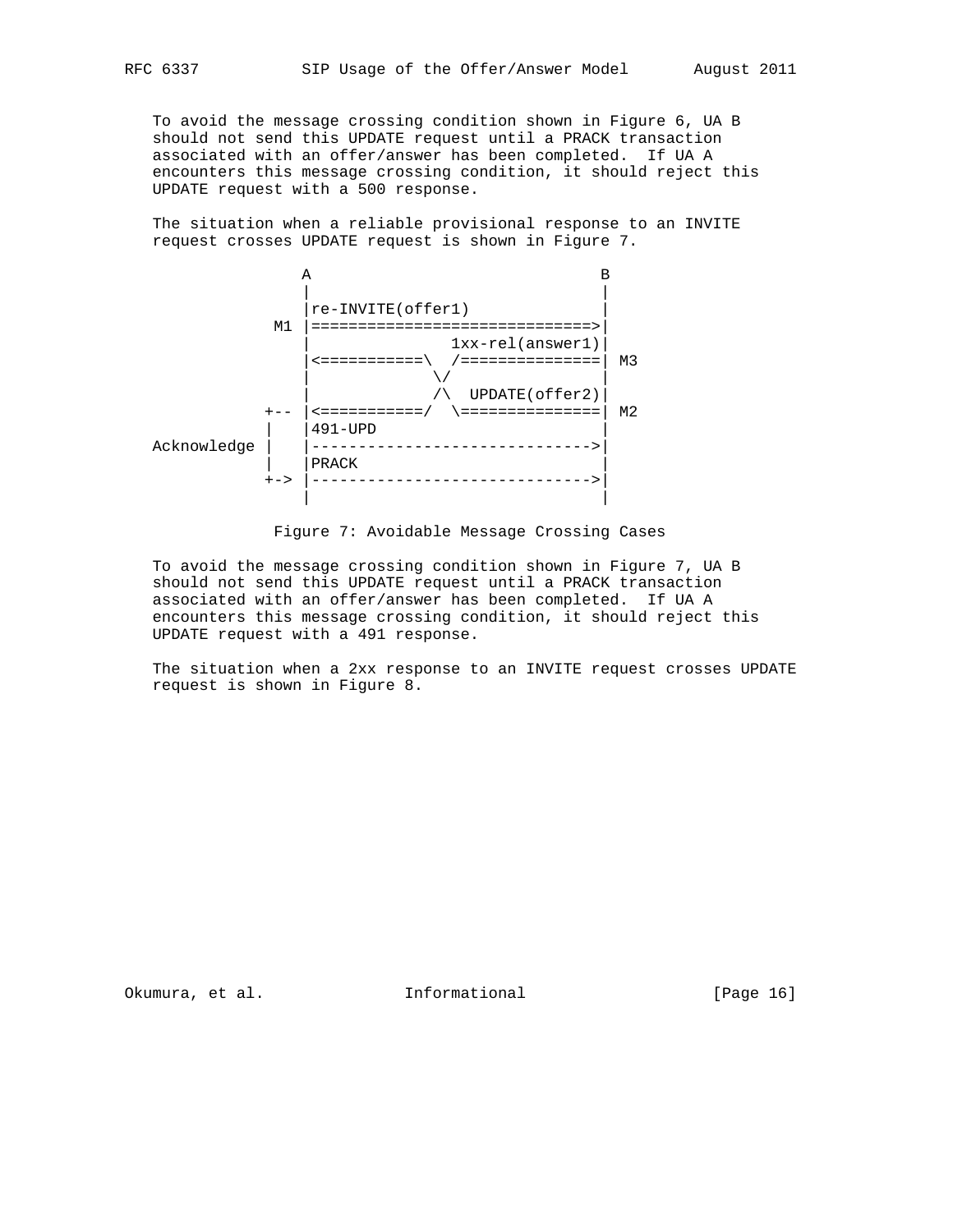

Figure 8: Avoidable Message Crossing Cases

 This is a true glare. To avoid the message crossing condition shown in Figure 8, UA B should not send the UPDATE request until it has received an ACK request. But there is no problem even if UA B sends it. If UA A encounters this message crossing condition, it should reject this UPDATE request with a 491 response.

 The situation when a response to an UPDATE request crosses a PRACK request is shown in Figure 9.





 To avoid the message crossing condition shown in Figure 9, UA A should not send this UPDATE request until a PRACK transaction associated with an offer/answer has been completed. If UA B encounters this message crossing condition, it should reject this UPDATE request with a 491 response.

Okumura, et al. Informational [Page 17]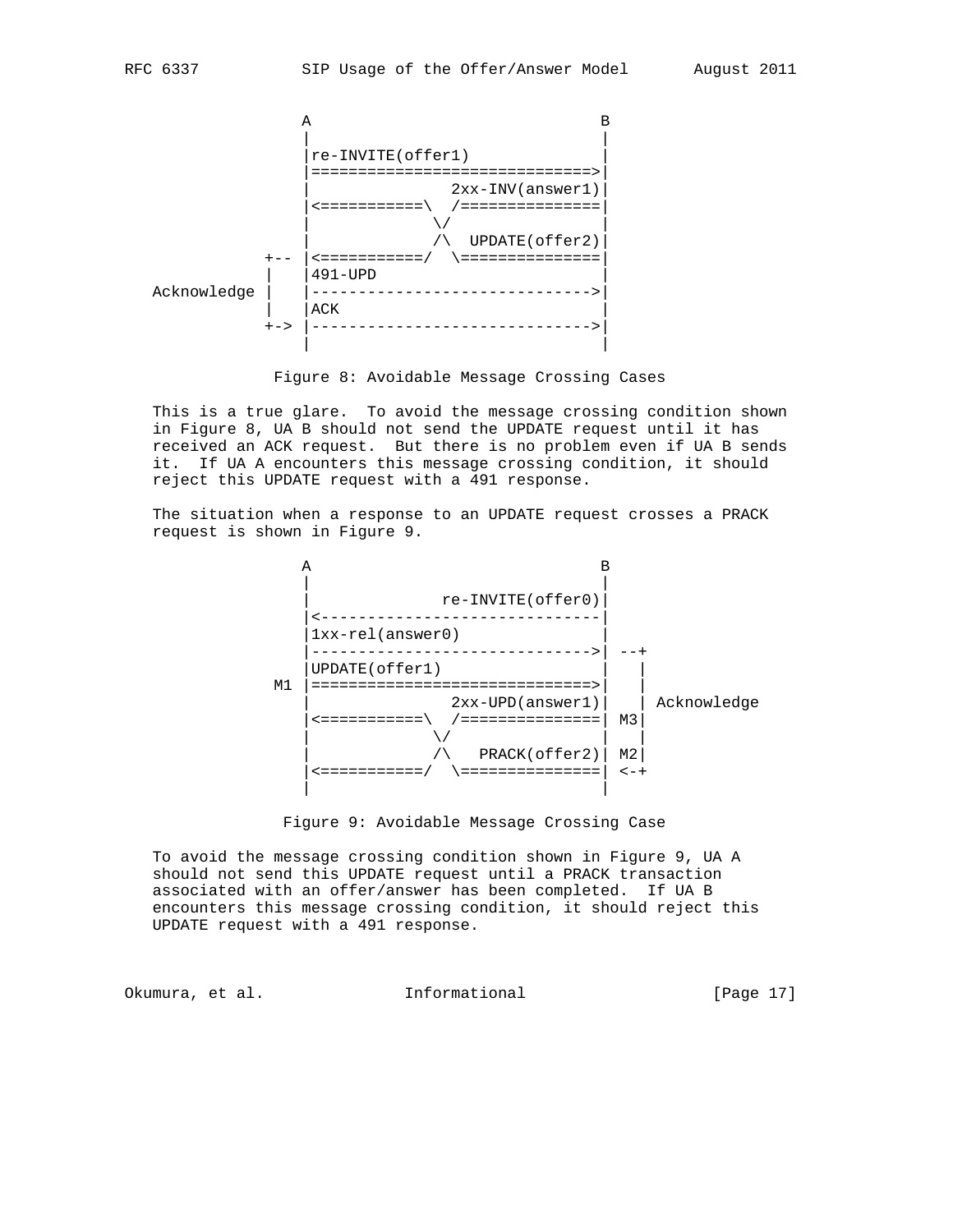Table 3 summarizes this section. Each action is described in Section 4.3.

| M1            | M <sub>3</sub><br>$(\text{offer1})   (\text{answer1})   (\text{offer2})$ | M2                                                        | Action<br>of A          | Action<br>of B | Figure |
|---------------|--------------------------------------------------------------------------|-----------------------------------------------------------|-------------------------|----------------|--------|
| <b>UPDATE</b> | $2xx$ -UPD                                                               | <b>UPDATE</b>                                             | $UAS-UCU$               |                |        |
|               |                                                                          | INVITE                                                    | $UAS-UcI$               |                |        |
|               |                                                                          | $1xx-INV$                                                 | $+UAC-UI$ , $ UAS-USI $ |                | 4,5    |
|               |                                                                          | $2xx-INV$                                                 | UAC-IU  UAS-IsU         |                |        |
|               |                                                                          | PRACK $(*)$   UAC-IU   UAS-ICU                            |                         |                | 9      |
| PRACK         | $2xx-PRA$                                                                | <b>UPDATE</b>                                             | UAS-IcU                 |                |        |
| $2xx-INV$     | ACK                                                                      | <b>UPDATE</b>                                             | UAS-IsU                 |                |        |
|               |                                                                          | INVITE                                                    | $UAS-ISI$               |                |        |
| $1xx-re1$     | PRACK                                                                    | <b>UPDATE</b>                                             | $UAS-ISU$               | -----+UAC-IU   | 6      |
| INVITE        | 1xx-rel                                                                  | UPDATE $(*)$                                              | $-+UAS-ICU+$            | ------         | 7      |
|               | 2xx-INV                                                                  | UPDATE $(*)$                                              |                         |                | 8      |
|               |                                                                          | (*) invalid sequences if INVITE request is an initial one |                         |                |        |

Table 3: Offer/Answer Crossing Message Sequences

### 4.2. Glare Case Handling

 When both ends in a dialog send a new offer at nearly the same time, as described in Figure 10, a UA may receive a new offer before it receives the answer to the offer it sent. This case is usually called a 'glare' case.



Figure 10: Glare Case

Okumura, et al. 10 Informational [Page 18]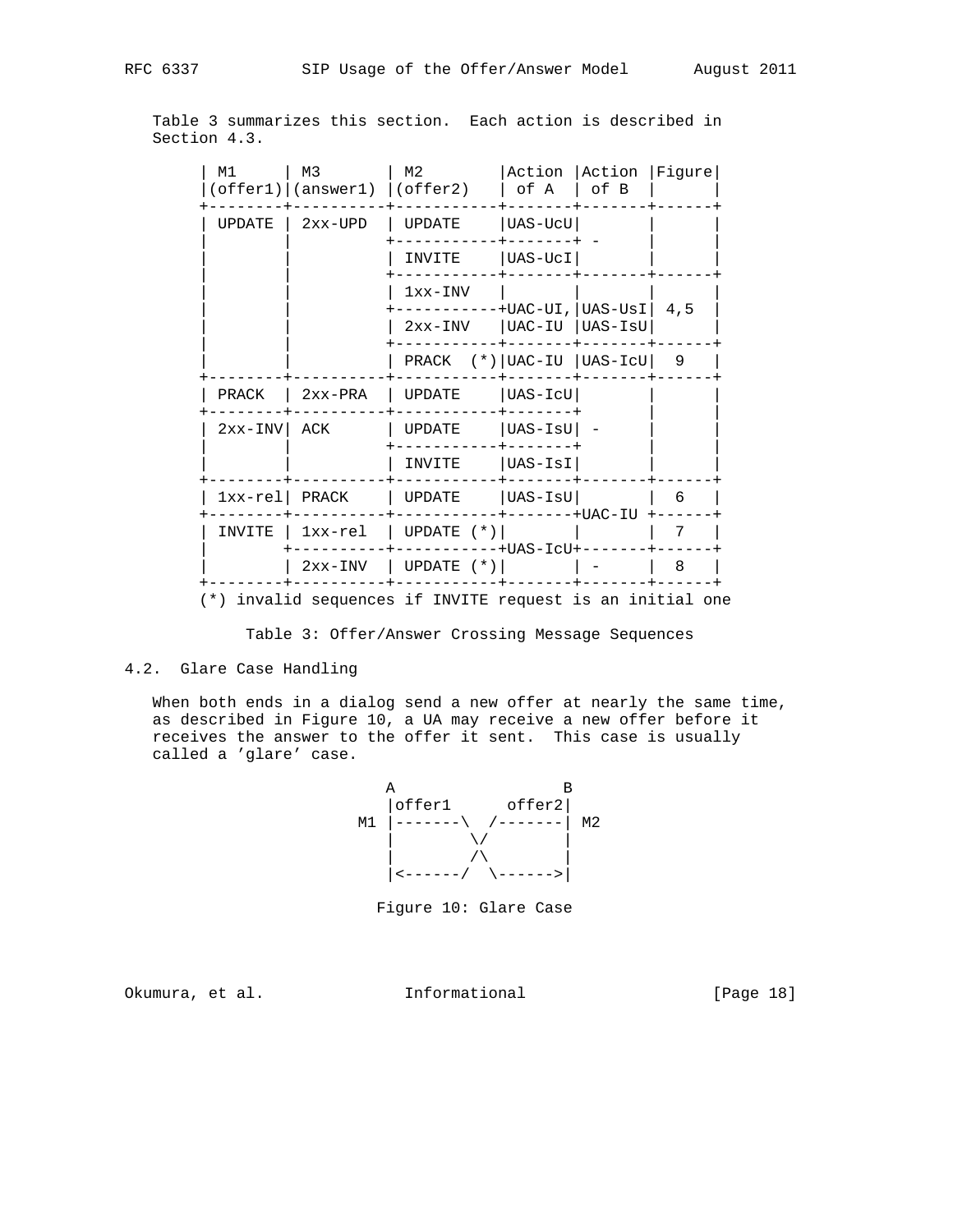When offer2 is in an UPDATE request or (re-)INVITE request, it must be rejected with a 491 or 500 response.

 There is a variant of Figure 7. When offer2 is in a PRACK request (within the current rules, only possible if offer1 is in an UPDATE request), as shown in Figure 11, UA A has a dilemma.



Figure 11: Avoidable Glare Case

 All PRACKs are supposed to be accepted with a 200 response, yet there is no way to indicate the problem with a 200 response. At best, it could proceed on the assumption that the UPDATE will be rejected with a 491. To avoid the glare condition shown in Figure 11, UA A should not send this UPDATE request until a PRACK transaction associated with an offer/answer has been completed. If UA B encounters this glare condition, it should reject this UPDATE request with a 491 response.

 Glare can also occur when offer2 is in a 1xx or 2xx response. This is a variant of Figure 5, as shown in Figure 12.

Okumura, et al. Informational [Page 19]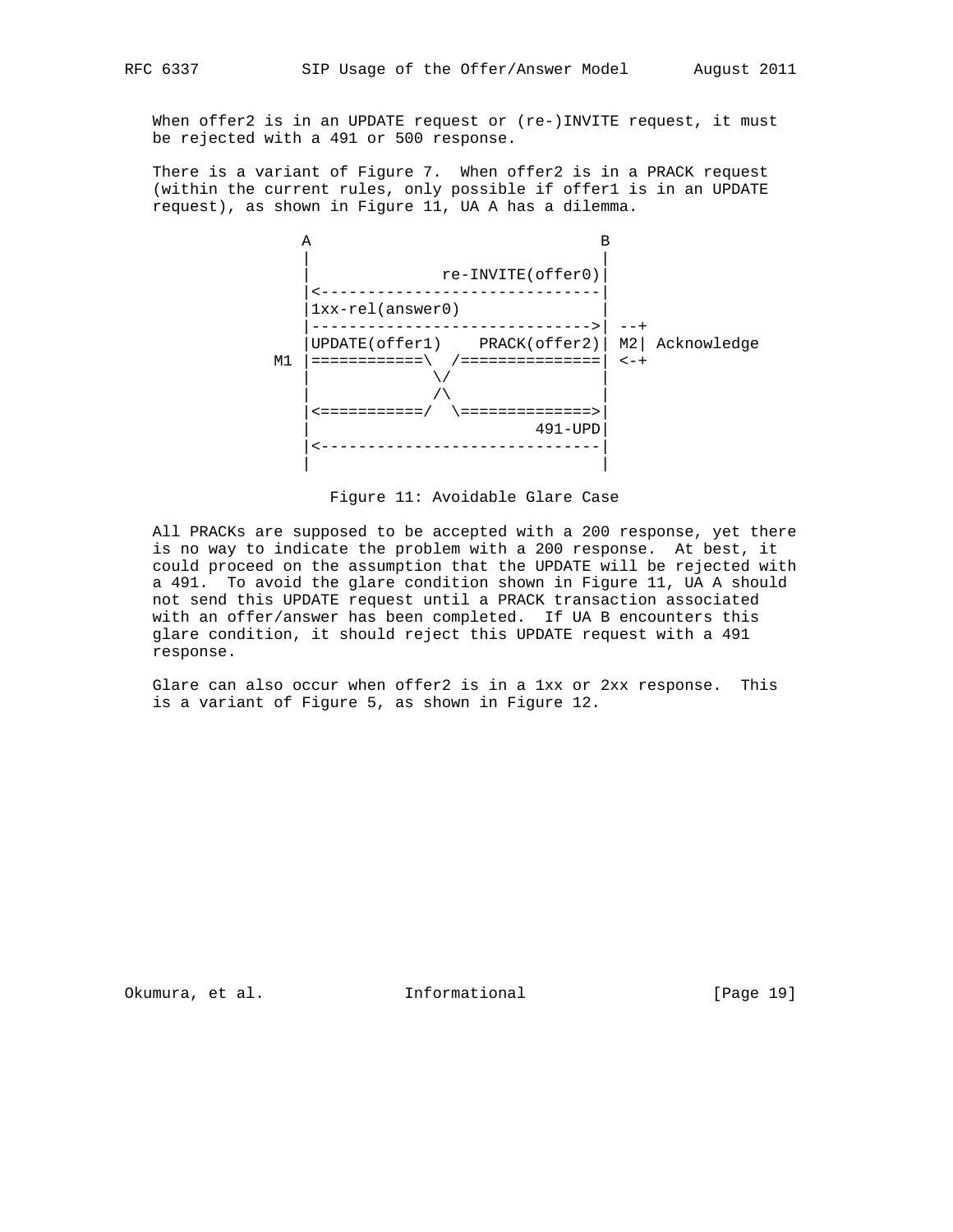

Figure 12: Avoidable Glare Case

 To avoid the glare condition shown in Figure 12, UA A should not send this UPDATE request until an ACK or a PRACK transaction associated with an offer/answer has been completed. If UA B encounters this glare condition, it should reject this UPDATE request with a 500 response.

There is a variant of Figure 4, as shown in Figure 13.



Figure 13: Avoidable Glare Case

 To avoid the glare condition shown in Figure 13, UA A should not send this re-INVITE request until an UPDATE transaction has been completed. If UA B encounters this glare condition, it should reject this UPDATE request with a 500 response.

Okumura, et al. 1nformational [Page 20]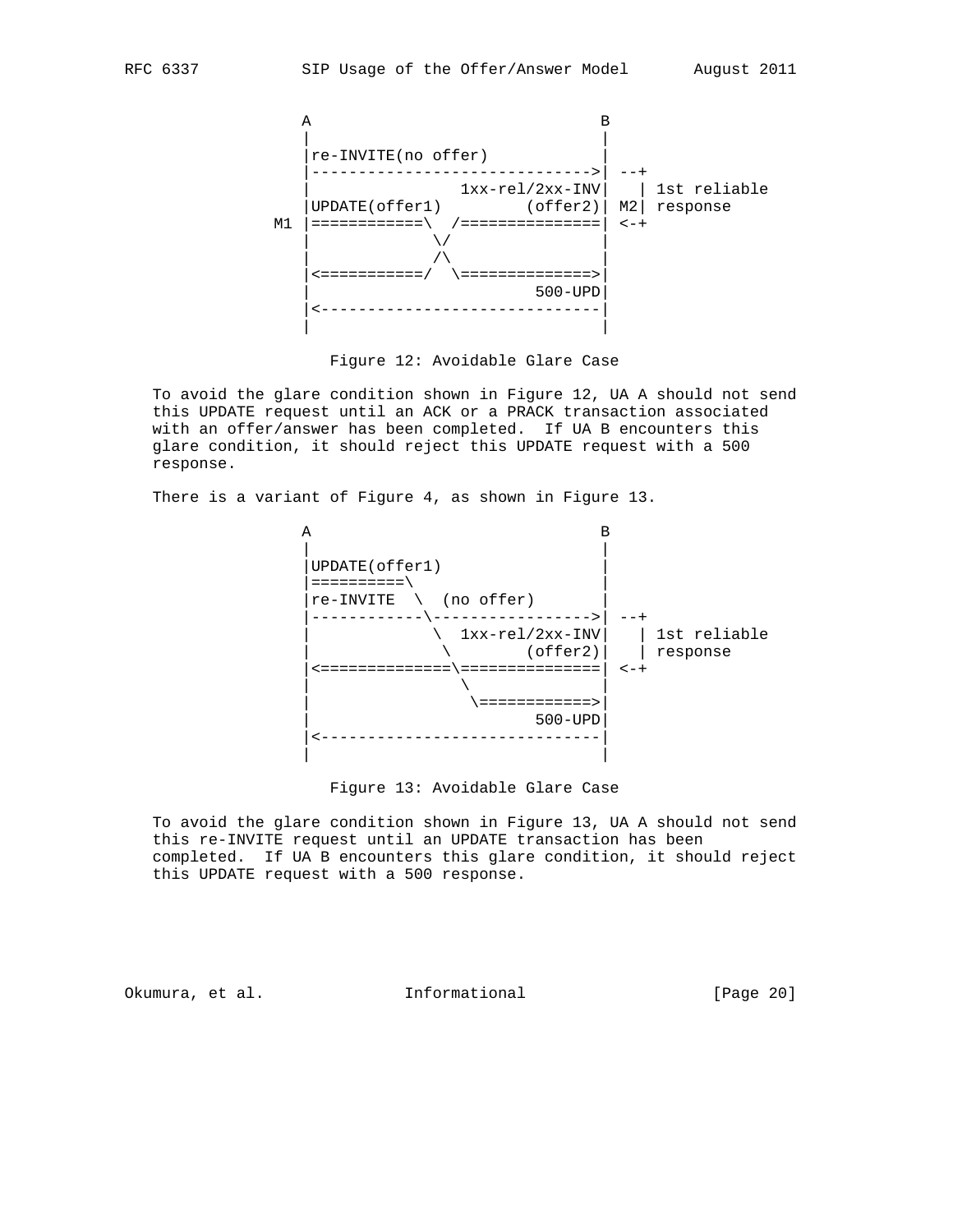Table 4 summarizes this section. Each action is described in Section 4.3.

| offer1<br>M1  | offer2<br>М2  | Action Action<br>Fiqure<br>$ $ of B<br>of A |
|---------------|---------------|---------------------------------------------|
| re-INVITE     |               | re-INVITE   UAS-ICI   UAS-ICI               |
|               | <b>UPDATE</b> | UAS-IcU UAS-UcI                             |
|               | <b>UPDATE</b> | UAS-UcU UAS-UcU                             |
| <b>UPDATE</b> | $1xx-re1$     | $+$ UAC-IU, UAS-IsU $ 12,13$                |
|               | $2xx-INV$     | UAC-UI                                      |
|               |               | PRACK (*)   UAC-IU   UAS-ICU  <br>11        |

(\*) invalid sequences if INVITE request is an initial one

Table 4: Offer/Answer Glare Message Sequences

4.3. Interworking of UPDATE and Re-INVITE

 Almost all exceptional cases are caused by an interworking of UPDATE and re-INVITE. The interworking is described in Section 5 of [RFC3311]. And UAC behavior sending an UPDATE is described in Section 5.1 of [RFC3311]. There are two concerns in this section:

- 1. It seems to describe different rules for each of initial INVITE and re-INVITE. But there is no particular reason why the rules are separated. The lack of restrictions for sending a re-INVITE request cause a lot of problems shown in Section 4.1.
- 2. It seems to describe that a UA may send an UPDATE request after sending or receiving a PRACK request. But it should be "after PRACK transaction is completed by 2xx response", because it causes the message-crossing case shown in Figure 6.

 Since it is assumed that the language in this section itself is non normative and is justified as a corollary of [RFC3261], we interpret it as follows:

 UAC-II: While an INVITE transaction is incomplete or ACK transaction associated with an offer/answer is incomplete, a UA must not send another INVITE request.

Okumura, et al. 1nformational [Page 21]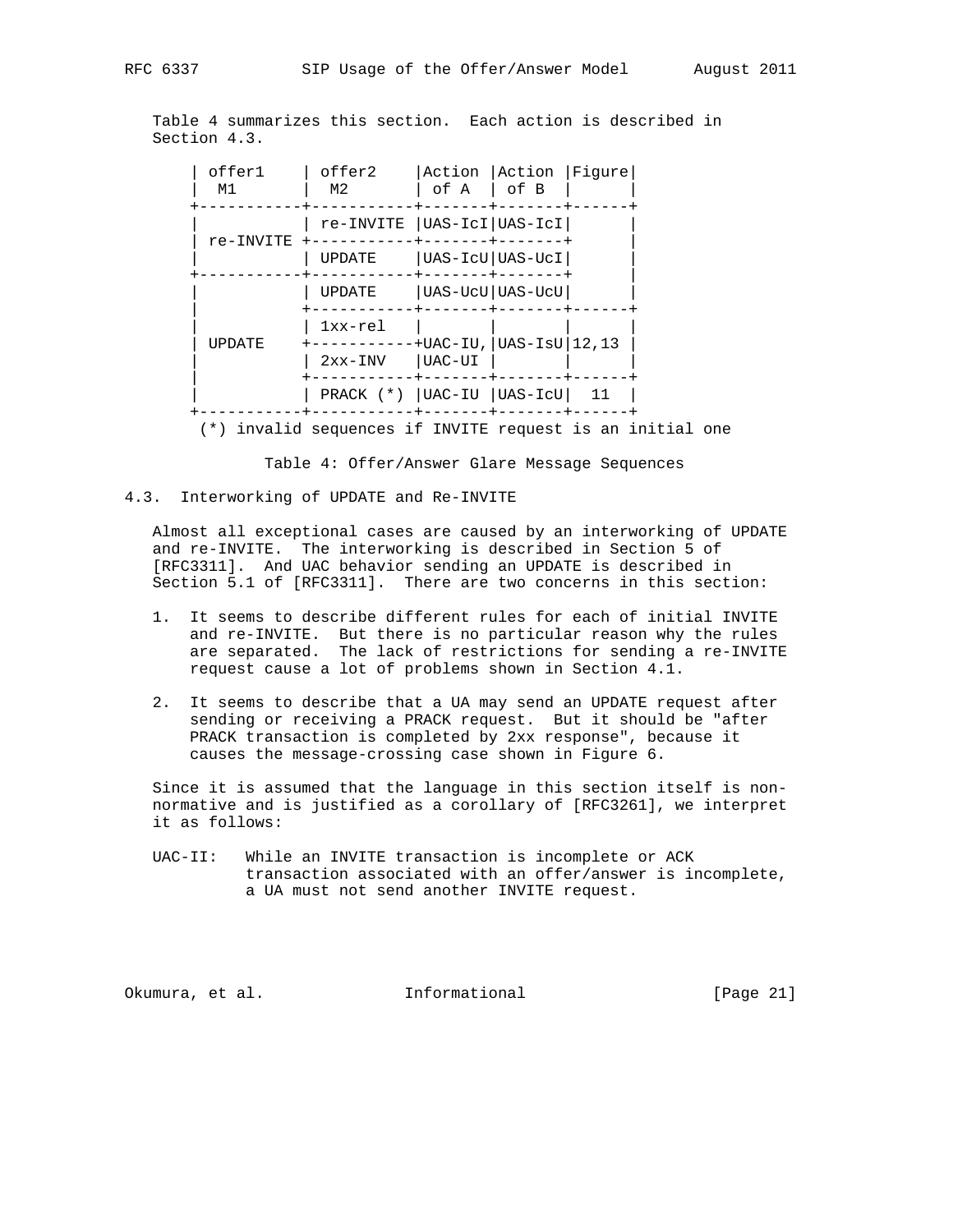- UAC-UU: While an UPDATE transaction is incomplete, a UA must not send another UPDATE request.
- UAC-UI: While an UPDATE transaction is incomplete, a UA should not send a re-INVITE request.
- UAC-IU: While an INVITE transaction is incomplete, and an ACK or a PRACK transaction associated with an offer/answer is incomplete, a UA should not send an UPDATE request.

 When a 2xx response to an INVITE includes an offer, the ACK transaction is considered to be associated with an offer/answer.

 When a reliable provisional response to an INVITE includes an offer or an answer, the PRACK transaction is considered to be associated with an offer/answer.

 UAS behavior receiving an UPDATE is described in Section 5.2 of [RFC3311]. There are two concerns in this section:

- 1. There is no description about the interworking of an UPDATE request and an INVITE request without an offer.
- 2. There is no description about the interworking of an UPDATE request and reliable response to an INVITE with an offer.

We interpret this section as follows:

- UAS-IcI: While an INVITE client transaction is incomplete or ACK transaction associated with an offer/answer is incomplete, a UA must reject another INVITE request with a 491 response.
- UAS-IsI: While an INVITE server transaction is incomplete or ACK transaction associated with an offer/answer is incomplete, a UA must reject another INVITE request with a 500 response.
- UAS-UcU: While an UPDATE client transaction is incomplete, a UA must reject another UPDATE request with a 491 response.
- UAS-UsU: While an UPDATE server transaction is incomplete, a UA must reject another UPDATE request with a 500 response.
- UAS-UcI: While an UPDATE client transaction is incomplete, a UA should reject a re-INVITE request with a 491 response.

Okumura, et al. 100 mm informational [Page 22]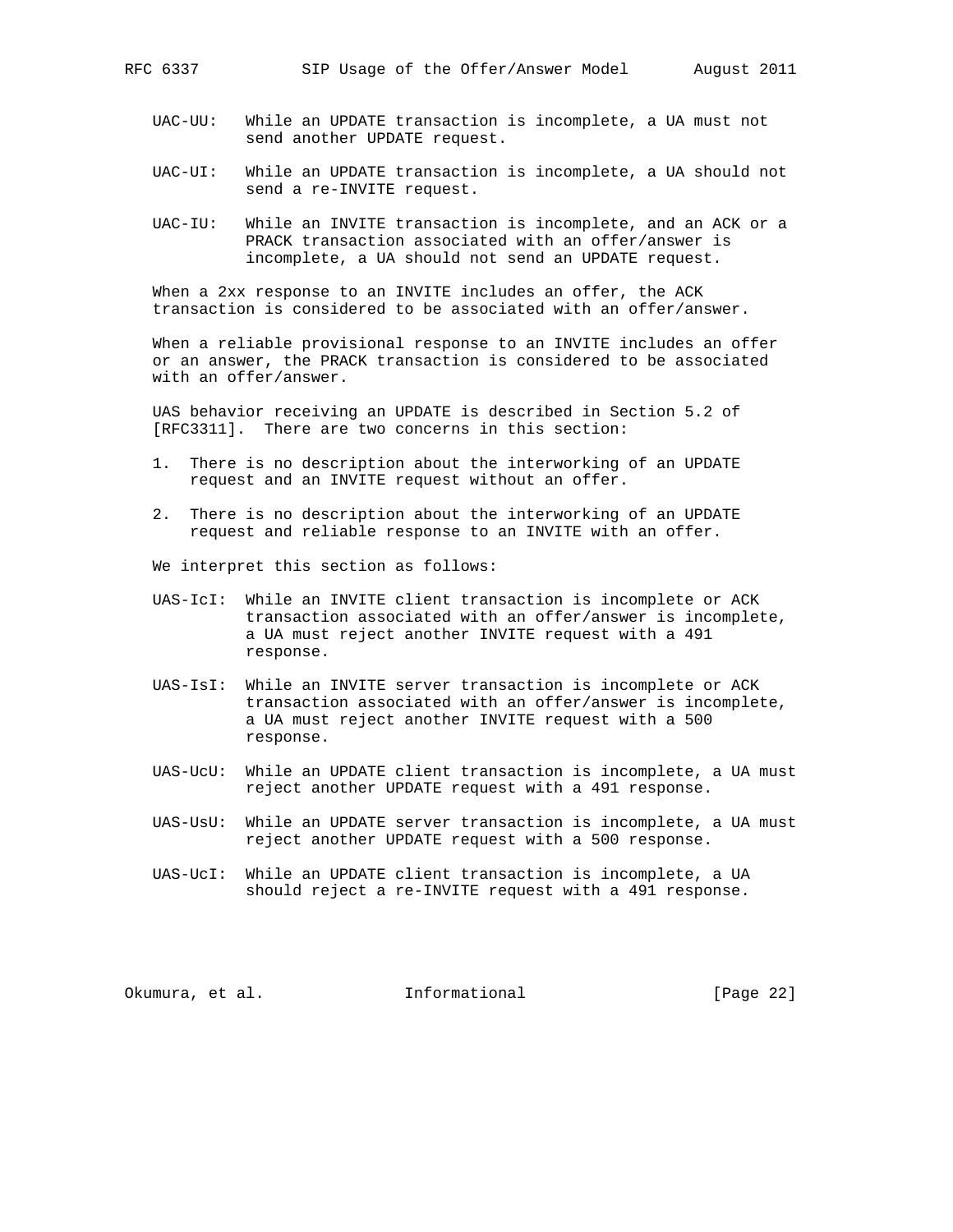- UAS-UsI: While an UPDATE server transaction is incomplete, a UA should reject a re-INVITE request with a 500 response.
- UAS-IcU: While an INVITE client transaction is incomplete, and an ACK or a PRACK transaction associated with an offer/answer is incomplete, a UA should reject an UPDATE request with a 491 response.
- UAS-IsU: While an INVITE server transaction is incomplete, and an ACK or a PRACK transaction associated with an offer/answer is incomplete, a UA should reject an UPDATE request with a 500 response.

These rules are shown in following figures.

| R             |  |
|---------------|--|
| <b>UPDATE</b> |  |
| UPDATE        |  |
|               |  |
| 49            |  |
|               |  |
|               |  |

Figure 14: Example of UAC-UU and UAS-UcU

| UPDATE CSeq:m           |  |
|-------------------------|--|
| UPDATE $CSeq:n(\geq m)$ |  |
| 500 (UPDATE CSeq:n)     |  |
|                         |  |

Figure 15: Example of UAC-UU and UAS-UsU

Okumura, et al. 1nformational [Page 23]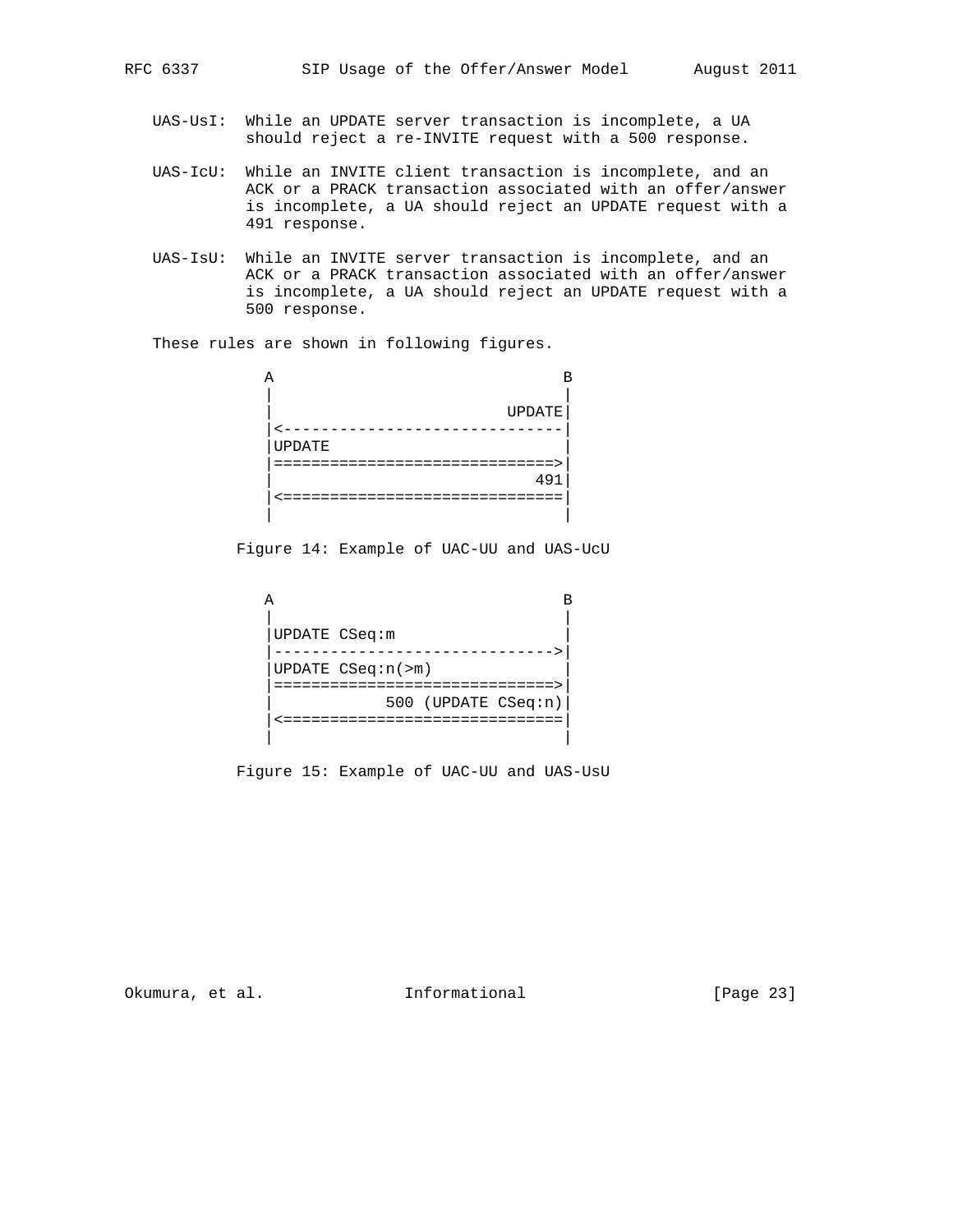```
 A B
| |
               | UPDATE(offer1)|
        |<------------------------------|
        |reINVITE(no offer) |
        |==============================>|
                  | 491 (INVITE)|
         |<==============================|
| |
```
Figure 16: Example of UAC-UI and UAS-UcI

| UPDATE(offer1)<br>reINVITE(no offer) |  |
|--------------------------------------|--|
|                                      |  |
| 500 (INVITE)                         |  |
|                                      |  |
|                                      |  |

Figure 17: Example of UAC-UU and UAS-UsI

| reINVITE(no offer) |
|--------------------|
|                    |
| $1xx-rel(offer0)$  |
|                    |
| UPDATE(offer1)     |
|                    |
| 491 (UPDATE)       |
|                    |
|                    |

Figure 18: Example of UAC-IU and UAS-IcU

Okumura, et al. 1000 Informational [Page 24]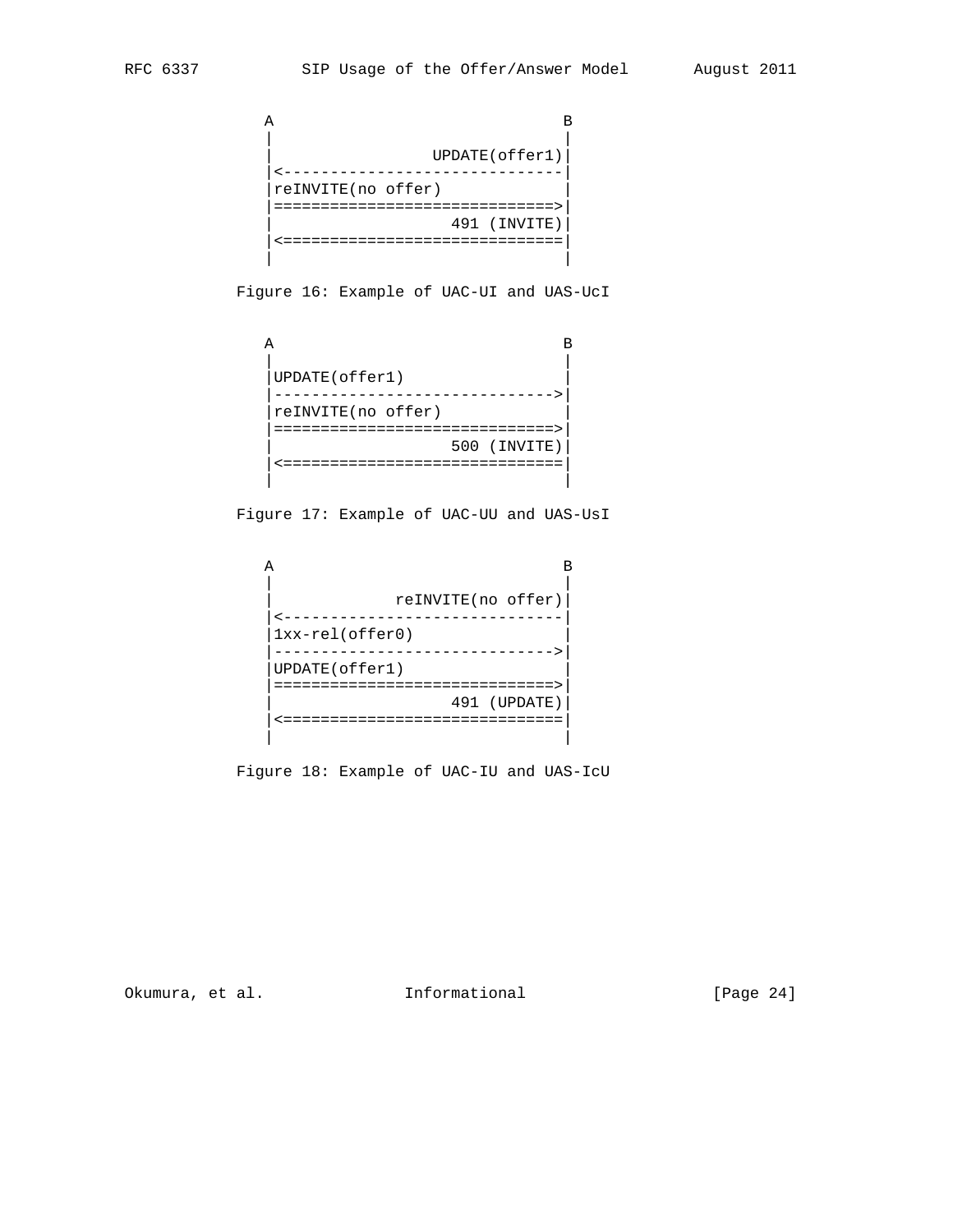| reINVITE(no offer) |
|--------------------|
| $1xx-rel(offer0)$  |
| UPDATE(offer1)     |
| 500 (UPDATE)       |
|                    |

Figure 19: Example of UAC-IU and UAS-IsU

 In addition, it is assumed that the UPDATE request in this section includes an offer. The interworking of a re-INVITE and an UPDATE without an offer is out of scope for this document.

5. Content of Offers and Answers

 While [RFC3264] and [RFC3312] give some guidance, questions remain about exactly what should be included in an offer or answer. This is especially a problem when the common "hold" feature has been activated, and when there is the potential for a multimedia call.

 Details of behavior depend on the capabilities and state of the User Agent. The kinds of recommendations that can be made are limited by the model of device capabilities and state that is presumed to exist.

 This section focuses on a few key aspects of offers and answers that have been identified as troublesome, and will consider other aspects to be out of scope. This section considers:

- o choice of supported media types and formats to include and exclude
- o hold and resume of media

The following are out of scope for this document:

- o NAT traversal and Interactive Connectivity Establishment (ICE)
- o specific codecs and their parameters
- o the negotiation of secure media streams
- o grouping of media streams
- o preconditions

Okumura, et al. 1nformational [Page 25]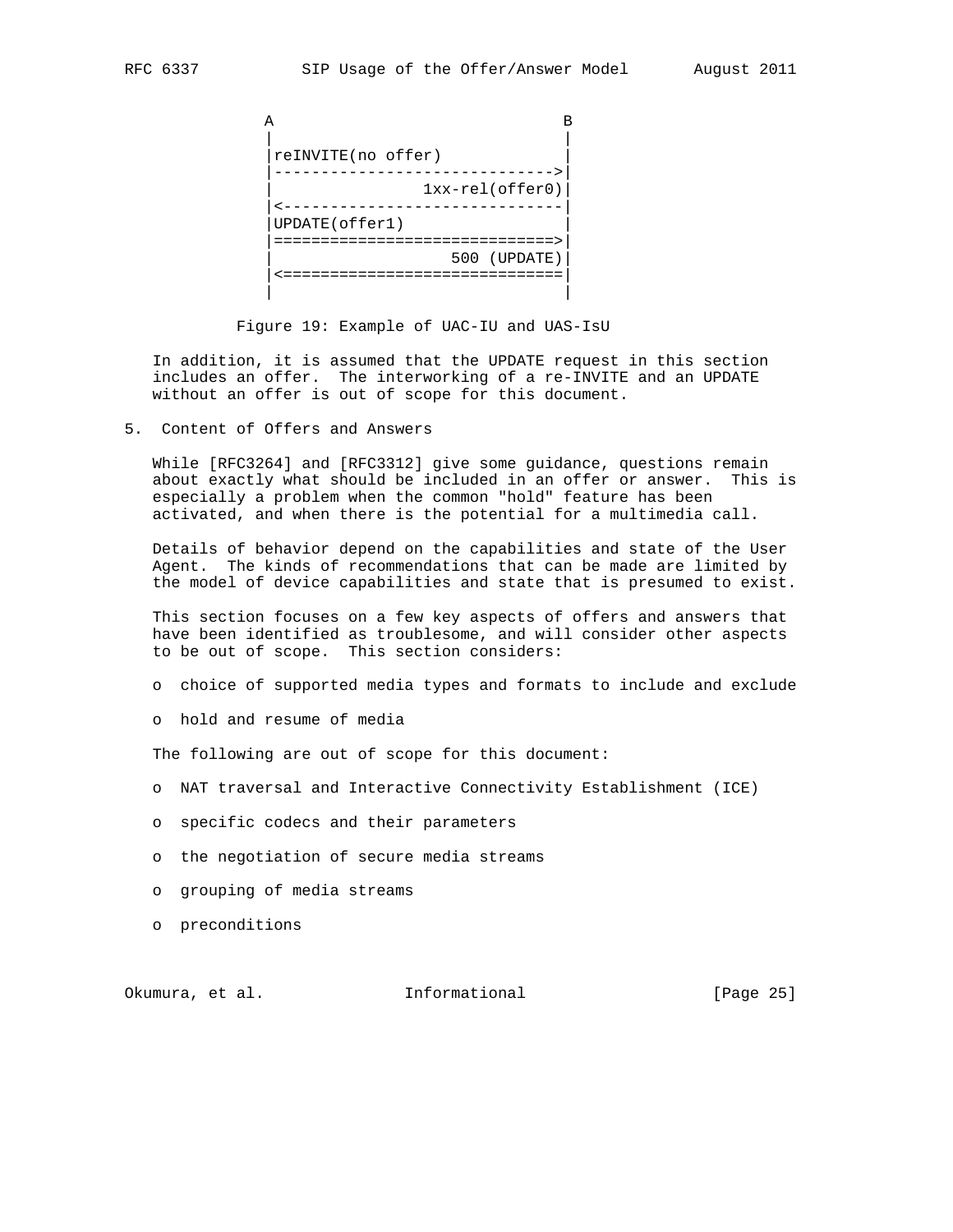5.1. General Principle for Constructing Offers and Answers

 A UA should send an offer that indicates what it, and its user, are interested in using/doing at that time, without regard for what the other party in the call may have indicated previously. This is the case even when the offer is sent in response to an INVITE or re- INVITE that contains no offer. (However, in the case of re-INVITE, the constraints of [RFC3261] and [RFC3264] must be observed.)

 A UA should send an answer that includes as close an approximation to what the UA and its user are interested in doing at that time, while remaining consistent with the offer/answer rules of [RFC3264] and other RFCs.

 NOTE: "at that time" is important. The device may permit the user to configure which supported media are to be used by default.

 In some cases, a UA may not have direct knowledge of what it is interested in doing at a particular time. If it is an intermediary, it may be able to delegate the decision. In the worst case, it may apply a default, such as assuming it wants to use all of its capabilities.

- 5.2. Choice of Media Types and Formats to Include and Exclude
- 5.2.1. Sending an Initial INVITE with Offer

 When a UAC sends an initial INVITE with an offer, it has complete freedom to choose which media type(s) and media format(s) (payload types in the case of RTP) it should include in the offer.

 The media types may be all or a subset of the media the UAC is capable of supporting, with the particular subset being determined by the design and configuration (e.g., via [RFC6080]) of the UAC combined with input from the user interface of the UAC.

 The media formats may be all or a subset of the media formats the UAC is capable of supporting for the corresponding media type, with the particular subset being determined by the design and configuration of the UAC combined with input from the user interface of the UAC.

 Including all supported media formats will maximize the possibility that the other party will have a supported format in common. But including many can result in an unacceptably large SDP body.

Okumura, et al. 100 mm informational [Page 26]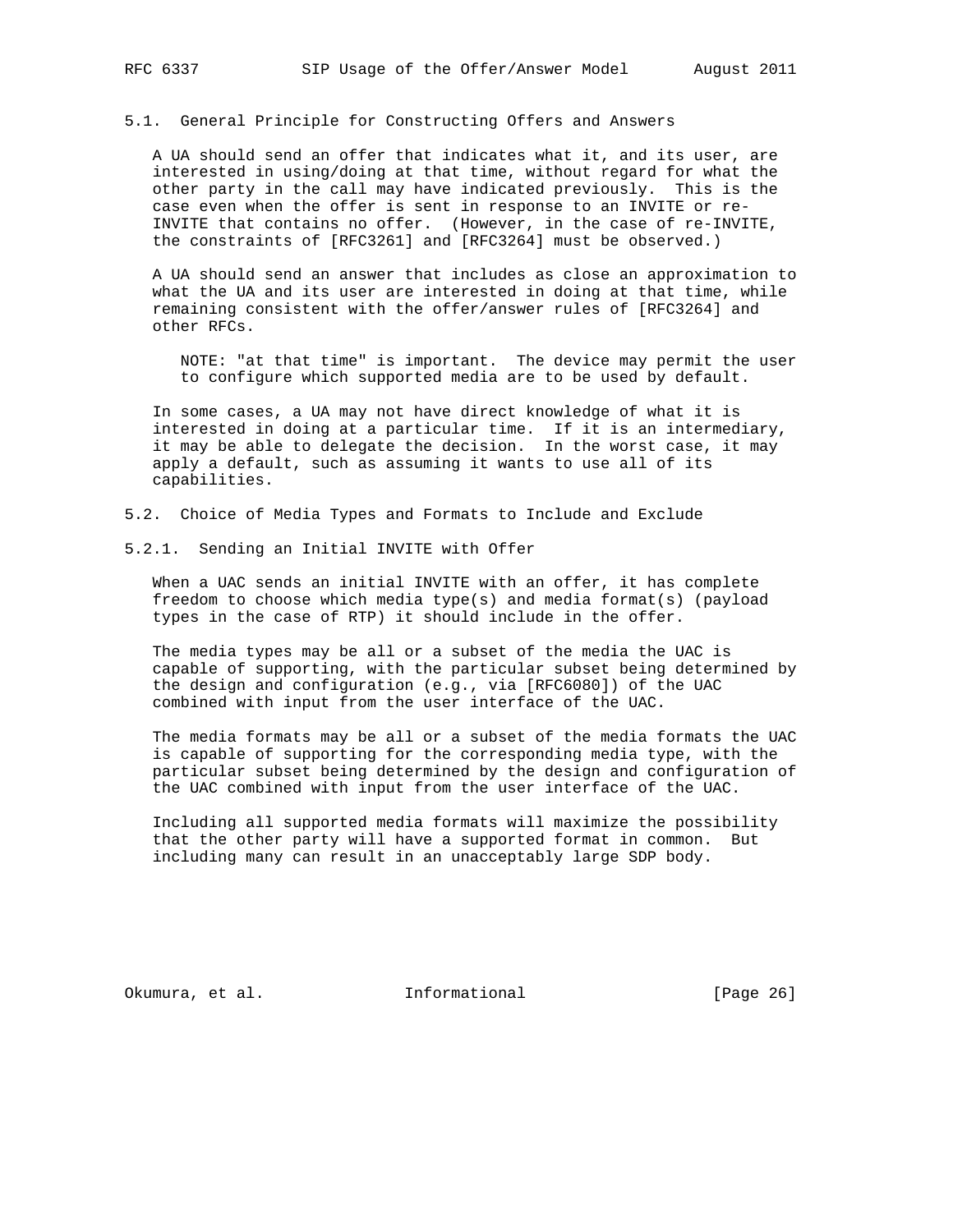5.2.2. Responding with an Offer When the Initial INVITE Has No Offer

 When a UAS has received an initial INVITE without an offer, it must include an offer in the first reliable response to the INVITE. It has largely the same options as when sending an initial INVITE with an offer, but there are some differences. The choice may be governed by both static (default) selections of media types as well as dynamic selections made by a user via interaction with the device while it is alerting.

 NOTE: The offer may be sent in a reliable provisional response, before the user of the device has been alerted and had an opportunity to select media options for the call. In this case, the UAS cannot include any call-specific options from the user of the device. If there is a possibility that the user of the device will wish to change what is offered before answering the call, then special care should be taken. If PRACK and UPDATE are supported by caller and callee then an initial offer can be sent reliably, and changed with an UPDATE if the user desires a change. If PRACK and UPDATE are not supported, then the initial offer cannot be changed until the call is fully established. In that case, the offer in a 200 response for the initial INVITE should include only the media types and formats believed to be acceptable to the user.

#### 5.2.3. Answering an Initial INVITE with Offer

 When a UAS receives an initial INVITE with an offer, what media lines the answer may contain is constrained by [RFC3264]. The answer must contain the same number of "m=" lines as the offer, and they must contain the same media types. Each media line may be accepted, by including a non-zero port number, or rejected by including a zero port number in the answer. The media lines that are accepted should typically be those with types and formats the UAS would have included if it were the offerer.

 The media formats the answer may contain are constrained by [RFC3264]. For each accepted "m=" line in the answer, there must be at least one media format in common with the corresponding "m=" line of the offer. The UAS may also include other media formats it is able to support at this time. Doing so establishes an asymmetric media format situation, where these "other" media formats may only be sent from the offerer to the answerer. This asymmetric media situation is also limited because it cannot be sustained if there is a subsequent offer/answer exchange in the opposite direction. Also, there is limited value in including these other media formats because there is no assurance that the offerer will be able to use them.

Okumura, et al. 1nformational [Page 27]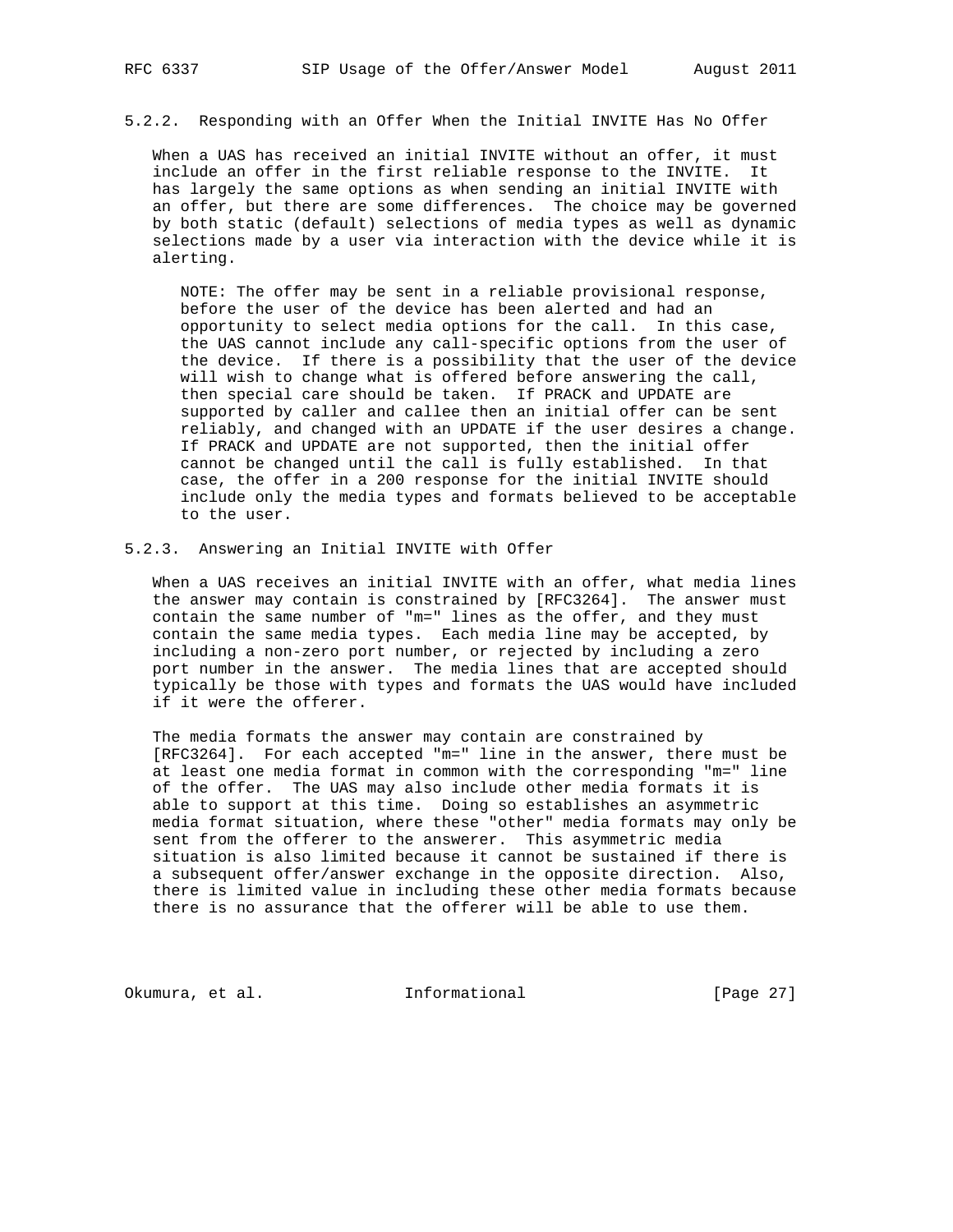If the UAS does not wish to indicate support for any of the media types in a particular media line of the offer it must reject the corresponding media line, by setting the port number to zero.

 When the UAS wishes to reject all of the media lines in the offer, it may send a 488 failure response. Alternatively, it may send a reliable non-failure response including all media lines with port numbers set to zero.

## 5.2.4. Answering When the Initial INVITE Had No Offer

 When a UAC has sent an initial INVITE without an offer, and then receives a response with the first offer, it should answer in the same way as a UAS receiving an initial INVITE with an offer.

 Because the offer arrives in a response to the INVITE, the UAC cannot reject the message containing the offer. If the UAC wishes to reject the entire offer, it must send a PRACK or ACK request including all the media lines with ports set to zero. Then, if it does not wish to continue the session, it may send a CANCEL or BYE request to terminate the dialog.

5.2.5. Subsequent Offers and Answers

 The guidelines above (Sections 5.1 and 5.2.1 through Section 5.2.4) apply, but constraints in [RFC3264] must also be followed. The following are of particular note because they have proven troublesome:

- o The number of "m=" lines may not be reduced in a subsequent offer. Previously rejected media streams must remain, or be reused to offer the same or a different stream. (Section 6 of [RFC3264].)
- o In the "o=" line, only the version number may change, and if it changes, it must increment by one from the one previously sent as an offer or answer. (Section 8 of [RFC3264].) If it doesn't change, then the entire SDP body must be identical to what was previously sent as an offer or answer. Changing the "o=" line, except version number value, during the session is an error case. The behavior when receiving such a non-compliant offer/answer SDP body is implementation dependent. If a UA needs to negotiate a 'new' SDP session, it should use the INVITE/Replaces method.
- o In the case of RTP, the mapping from a particular dynamic payload type number to a particular codec within that media stream ("m=" line) must not change for the duration of the session. (Section 8.3.2 of [RFC3264].)

Okumura, et al. 100 mm informational [Page 28]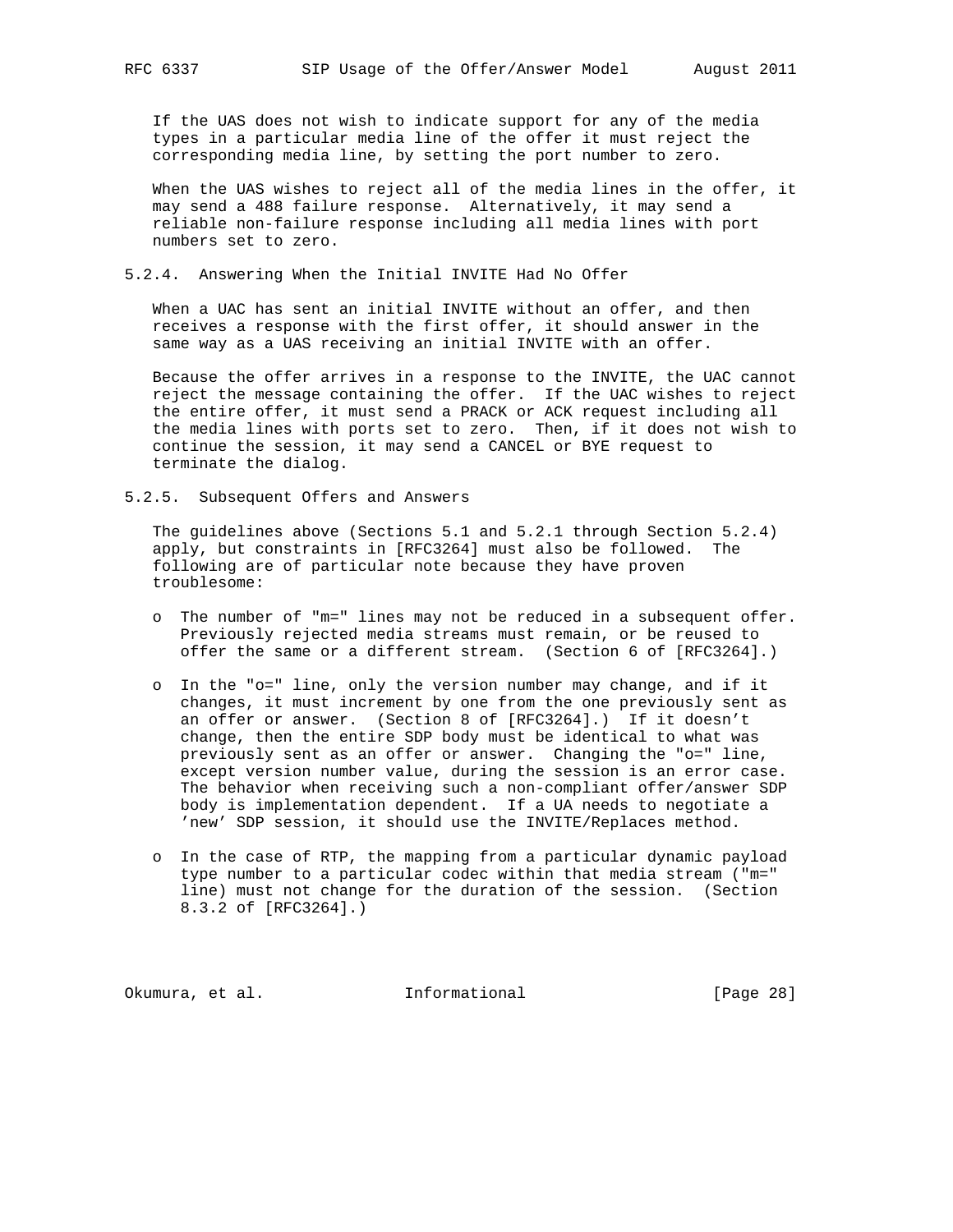NOTE: This may be impossible for a back-to-back user agent (B2BUA) to follow in some cases (e.g., 3PCC transfer) if it does not terminate media.

When the new offer is sent in response to an offerless (re-)INVITE, it should be constructed according to the General Principle for Constructing Offers and Answers (Section 5.1 ): all codecs the UA is currently willing and able to use should be included, not just the ones that were negotiated by previous offer/answer exchanges. The same is true for media types -- so if UA A initially offered audio and video to UA B, and they end up with only audio, and UA B sends an offerless (re-)INVITE to UA A, A's resulting offer should most likely re-attempt video, by reusing the zeroed "m=" line used previously.

 NOTE: The behavior above is recommended, but it is not always achievable, for example, in some interworking scenarios. Or, the offerer may simply not have enough resources to offer "everything" at that point. Even if the UAS is not able to offer any other SDP that the one currently being used, it should not reject the re- INVITE. Instead, it should generate an offer with the currently used SDP with "o=" line unchanged.

5.3. Hold and Resume of Media

 [RFC3264] specifies (using non-normative language) that "hold" should be indicated in an established session by sending a new offer containing "a=sendonly" attribute for each media stream to be held. An answerer is then to respond with "a=recvonly" attribute to acknowledge that the hold request has been understood.

 Note that the use of sendonly/recvonly is not limited to hold. These may be used for other reasons, such as devices that are only capable of sending or receiving. So receiving an offer with "a=sendonly" attribute must not be treated as a certain indication that the offerer has placed the media stream on hold.

 This model is based on an assumption that the UA initiating the hold will want to play Music on Hold, which is not always the case. A UA may, if desired, initiate hold by offering "a=inactive" attribute if it does not intend to transmit any media while in hold status.

 The rules of [RFC3264] constrain what may be in an answer when the offer contains "sendonly", "recvonly", or "inactive" in an "a=" line. But they do not constrain what must be in a subsequent offer. The "General Principle for Constructing Offers and Answers" (Section 5.1) is important here. The initiation of "hold" is a local action. It should reflect the desired state of the UA. It then affects what the UA includes in offers and answers until the local state is reset.

Okumura, et al. 10 Informational 1999 [Page 29]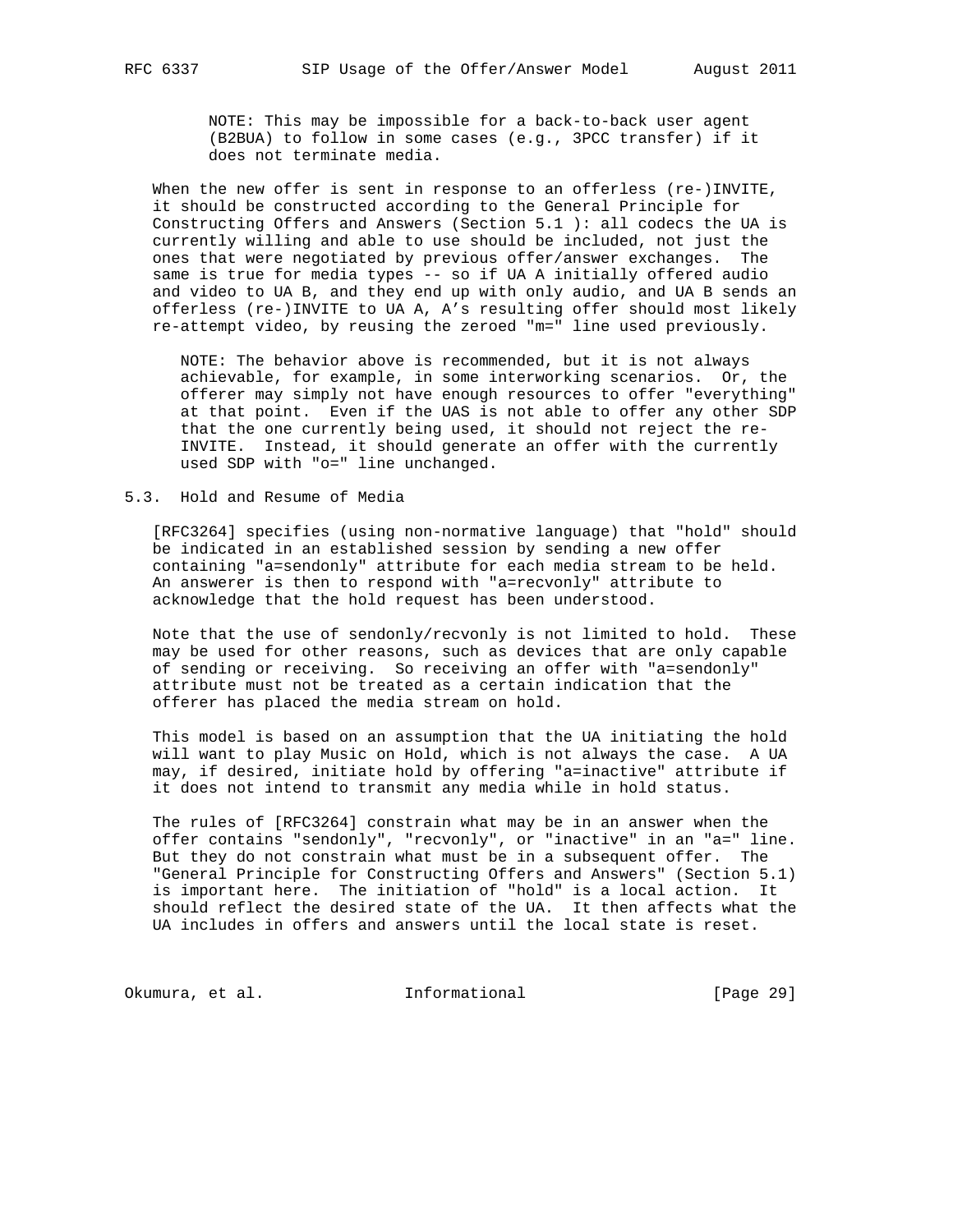The receipt of an offer containing "a=sendonly" attribute or "a=inactive" attribute and the sending of a compatible answer should not change the desired state of the recipient. However, a UA that has been "placed on hold" may itself desire to initiate its own hold status, based on local input.

 If UA2 has previously been "placed on hold" by UA1, via receipt of "a=sendonly" attribute, then it may initiate its own hold by sending a new offer containing "a=sendonly" attribute to UA1. Upon receipt of that, UA1 will answer with "a=inactive" attribute because that is the only valid answer that reflects its desire not to receive media.

 NOTE: Section 8.4 of [RFC3264] contains a conflicting recommendation that the offer contain "a=inactive" attribute in this case. We interpret that recommendation to be non-normative. The use of "a=sendonly" attribute in this case will never produce a worse outcome, and can produce a better outcome in useful cases.

 Once in this state, to resume a two-way exchange of media, each side must reset its local hold status. If UA1 is first to go off hold, it will then send an offer with "a=sendrecv" attribute. The UA2 will respond with its desired state of "a=sendonly" attribute because that is a permitted response. When UA2 desires to also resume, it will send an offer with "a=sendrecv" attribute. In this case, because UA1 has the same desire it will respond with "a=sendrecv" attribute. In the same case, when UA2 receives the offer with "a=sendrecv" attribute, if it has decided it wants to reset its local hold but has not yet signaled the intent, it may send "a=sendrecv" attribute in the answer.

 If UA2 has been "placed on hold" by UA1 via receipt of "a=inactive" attribute, and subsequently wants to initiate its own hold, also using "a=inactive" attribute, it need not send a new offer, since the only valid response is "a=inactive" attribute and that is already in effect. However, its local desired state will now be either "inactive" or "a=sendonly" attribute. This affects what it will send in future offers and answers.

 If a UA has occasion to send another offer in the session, without any desire to change the hold status (e.g., in response to a re- INVITE without an offer, or when sending a re-INVITE to refresh the session timer), it should follow the "General Principle for Constructing Offers and Answers" (Section 5.1). If it previously initiated a "hold" by sending "a=sendonly" attribute or "a=inactive" attribute, then it should offer that again. If it had not previously initiated "hold", then it should offer "a=sendrecv" attribute, even

Okumura, et al. 1nformational [Page 30]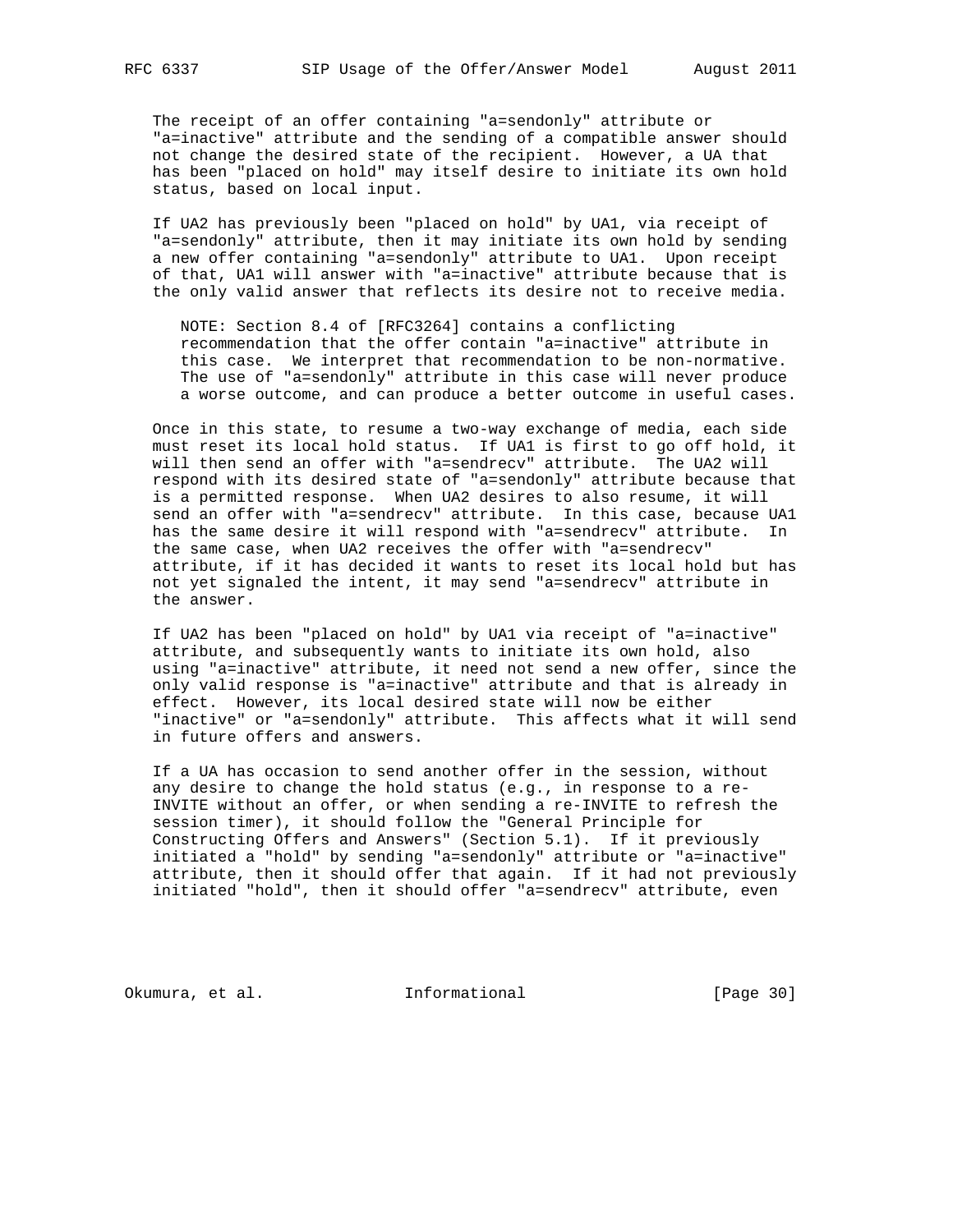if it had previously been forced to answer something else. Without this behavior it is possible to get "stuck on hold" in some cases, especially when a 3pcc is involved.

5.4. Behavior on Receiving SDP with c=0.0.0.0

 [RFC3264] requires that an agent be capable of receiving SDP with a connection address of 0.0.0.0, in which case it means that neither RTP nor RTCP should be sent to the peer.

 If a UA generates an answer to the offer received with "c=IN IP4 0.0.0.0", the direction attribute of the accepted media stream in the answer must still be based on direction attribute of the offered stream and rules specified in [RFC3264] to form the direction "a=" line in the answer. There is no clear rule about the use of "c=IN IP4 0.0.0.0" in the answer; it may be used or "c=" line with a valid IP address may be used. RTP/RTCP will not be sent toward an address of 0.0.0.0 because it is an invalid address.

6. Security Considerations

 This document clarifies ambiguities in the intended behavior of the two SIP User Agents engaged in a dialog. The primary specification of offer/answer behavior that is being clarified resides in [RFC3261] and [RFC3264], with extensions in [RFC3311], [RFC3312], and [RFC6141]. The focus of this document is on cases where ambiguities can result failed or degraded calls when there is no attacker. The clarifications exclude call flows that lead to difficulties, without legitimizing any formerly invalid call flows. Thus, the security considerations of the above mentioned documents continue to apply and need not be extended to handle any additional cases.

 The offer/answer process can be disrupted in numerous ways by an attacker. SIP provides mechanisms to protect the offer/answer exchange from tampering by third parties. Of note is "Enhancements for Authenticated Identity Management in the Session Initiation Protocol (SIP)" [RFC4474], as well as Section 26.3.2, "Security Solutions", of [RFC3261].

7. Acknowledgements

 The authors would like to thank Christer Holmberg, Rajeev Seth, Nataraju A B, Byron Campen, Jonathan Rosenberg, Gonzalo Camarillo, and Gao Yang for their thorough reviews and comments. Many of their suggestions and ideas have been incorporated in this document.

Okumura, et al. 1nformational [Page 31]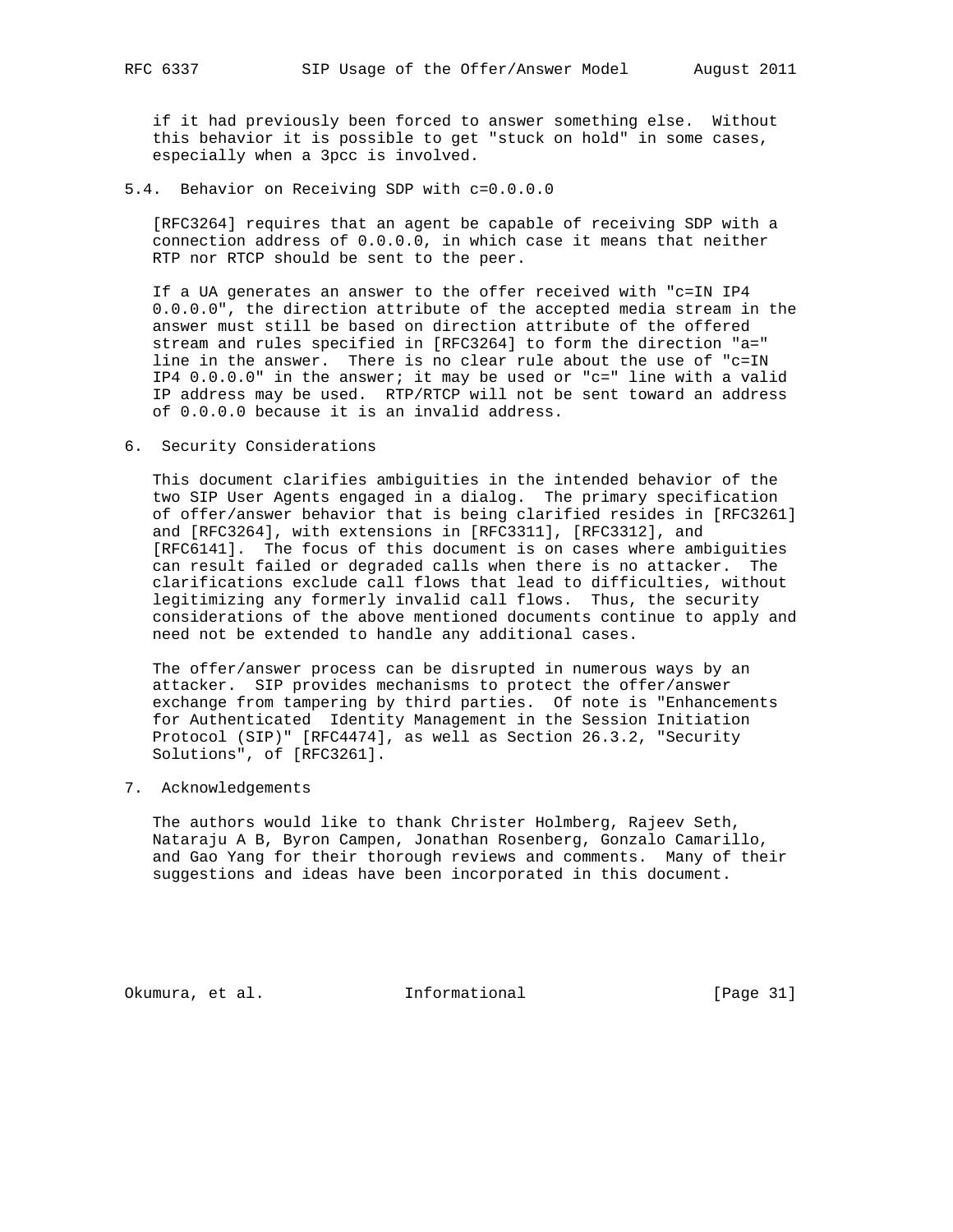## 8. References

- 8.1. Normative References
	- [RFC2119] Bradner, S., "Key words for use in RFCs to Indicate Requirement Levels", BCP 14, RFC 2119, March 1997.
	- [RFC3261] Rosenberg, J., Schulzrinne, H., Camarillo, G., Johnston, A., Peterson, J., Sparks, R., Handley, M., and E. Schooler, "SIP: Session Initiation Protocol", RFC 3261, June 2002.
	- [RFC3262] Rosenberg, J. and H. Schulzrinne, "Reliability of Provisional Responses in Session Initiation Protocol (SIP)", RFC 3262, June 2002.
	- [RFC3264] Rosenberg, J. and H. Schulzrinne, "An Offer/Answer Model with Session Description Protocol (SDP)", RFC 3264, June 2002.
	- [RFC3311] Rosenberg, J., "The Session Initiation Protocol (SIP) UPDATE Method", RFC 3311, October 2002.
	- [RFC3312] Camarillo, G., Marshall, W., and J. Rosenberg, "Integration of Resource Management and Session Initiation Protocol (SIP)", RFC 3312, October 2002.
	- [RFC4566] Handley, M., Jacobson, V., and C. Perkins, "SDP: Session Description Protocol", RFC 4566, July 2006.
	- [RFC6141] Camarillo, G., Holmberg, C., and Y. Gao, "Re-INVITE and Target-Refresh Request Handling in the Session Initiation Protocol (SIP)", RFC 6141, March 2011.

Okumura, et al. 100 mm informational [Page 32]